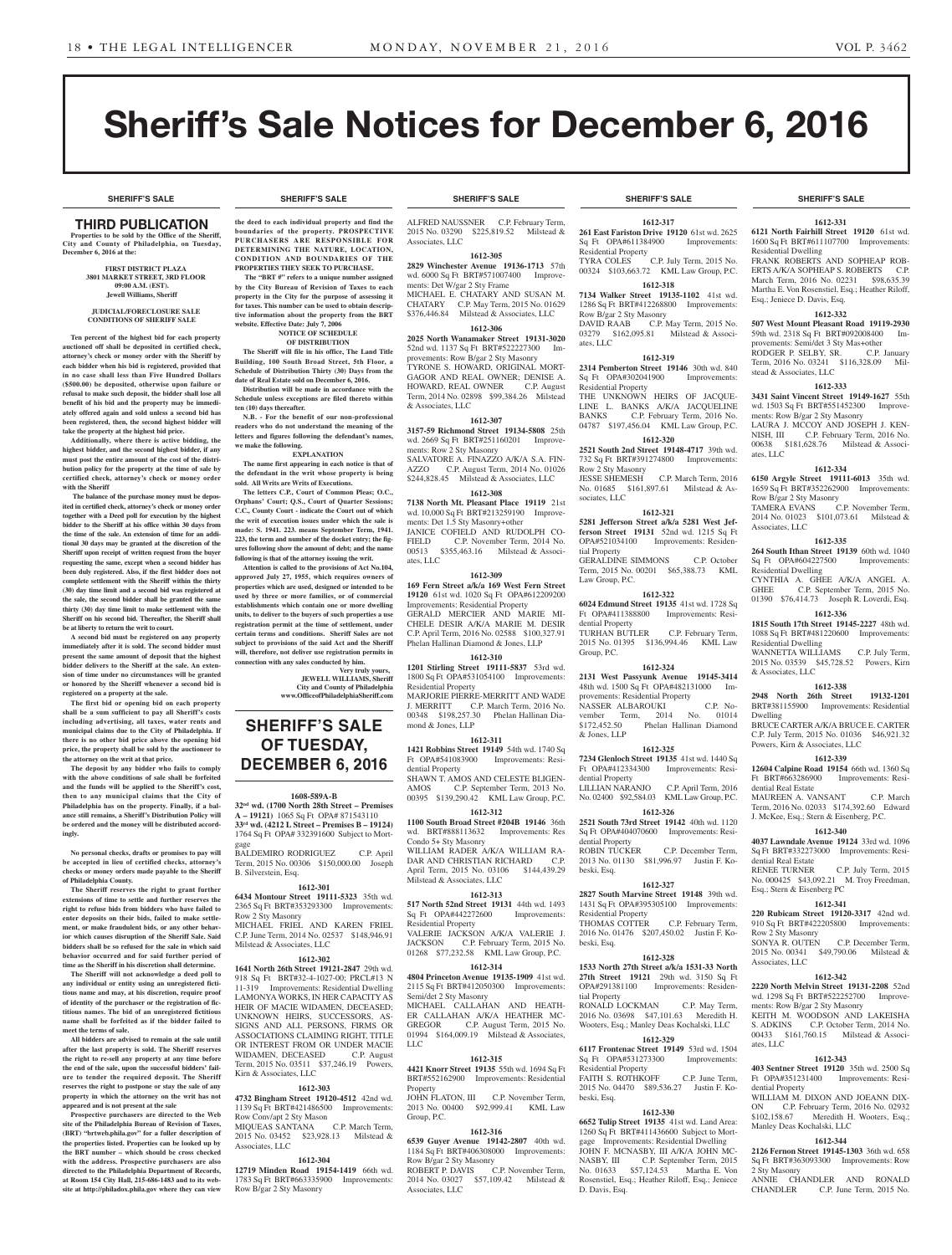LLC

mond & Jones, LLP

idential Property

mond & Jones, LLP

Residential Property

mond & Jones, LLP

Sq Ft OPA#412010600 Residential Property

linan Diamond & Jones, LLP

tial Property

Jones, LLP

Residential Property

Residential Property

Residential Property

ments: Residential Property

mond & Jones, LLP

Residential Property

linan Diamond & Jones, LLP

Hallinan Diamond & Jones, LLP

PACITY AS HEIR OF ELLA DEANS-FRAN-CIS, DECEASED; UNKNOWN HEIRS, SUCCESSORS, ASSIGNS, AND ALL PER-SONS, FIRMS, OR ASSOCIATIONS CLAIM-ING RIGHT, TITLE OR INTEREST FROM OR UNDER ELLA DEANS-FRANCIS, DE-CEASED C.P. September Term, 2012 No. 00033 \$162,710.37 Phelan Hallinan DiaPACITY AS HEIR AND HEIR OF THE ES-TATE OF PRESTON WAKEFIELD, SR.; UN-KNOWN HEIRS, SUCCESSORS, ASSIGNS, AND ALL PERSONS, FIRMS, OR ASSO-CIATIONS CLAIMING RIGHT, TITLE OR INTEREST FROM OR UNDER PRESTON WAKEFIELD, SR., DECEASED; LEONARD WAKEFIELD, IN HIS CAPACITY AS AD-MINISTRATOR OF THE ESTATE OF PRES-TON WAKEFIELD, SR. C.P. May Term, 2012 No. 00269 \$142,426.59 Phelan Hal-

**1612-398 3051 North Bambrey Street 19132** 38th wd. 940 Sq Ft OPA#381116500 Improvements:

FERNANDO J. PRESS AND WANDA M. PRESS A/K/A WANDA MARIA PRESS A/K/A WANDA MARIA SCREEN C.P. February Term, 2016 No. 04923 \$27,855.54 Phelan Hallinan Diamond & Jones, LLP **1612-400 5657 Boyer Street 19138-1732** 12th wd. 1200<br>
Sq Ft OPA#122254400 Improvements:

UNKNOWN HEIRS, SUCCESSORS, AS-SIGNS, AND ALL PERSONS, FIRMS, OR ASSOCIATIONS CLAIMING RIGHT, TITLE OR INTEREST FROM OR UNDER LUTHER ALLEN, DECEASED C.P. April Term, 2016 No. 03384 \$47,039.36 Phelan Hal-

**1612-401 1627 East Gowen Avenue 19150-1007** 50th wd. 1320 Sq Ft OPA#501492700 Improve-

WANDA FARLOW C.P. April Term, 2016 No. 00547 \$105,660.53 Phelan Hallinan

**1612-402 3509 Sheffield Avenue a/k/a 3509 Sheffield Street 19136-3518** 64th wd. 1432 Sq Ft OPA#642226900 Improvements: Residen-

ILHAM DRAISSI AND MOUNIR DRAIS-<br>SI C.P. October Term. 2015 No. 00152 C.P. October Term, 2015 No. 00152 \$176,498.80 Phelan Hallinan Diamond &

**1612-403 41 East Walnut Lane 19144-2002** 59th wd. 2056 Sq Ft OPA#592069700 Improvements:

LEROY N. BROWN A/K/A LEROY BROWN C.P. February Term, 2016 No. 04702 \$175,331.30 Phelan Hallinan Diamond &

**1612-404 4902 Woodcrest Avenue 19131-2612** 52nd wd. 1435 Sq Ft OPA#521169400 Improve-

EVELYN ORJI C.P. August Term, 2009 No. 03673 \$119,646.79 Phelan Hallinan

**1612-405 1504 South 24th Street 19145** 36th wd. 1248 Sq Ft OPA#364142300 Improvements:

GEORGE J. RECHNER, JR. C.P. April Term, 2016 No. 02410 \$47,539.58 Phelan

**1612-406 907 Disston Street 19111-4416** 53rd wd. 1369 Sq Ft OPA#532204100 Improvements:

ELENA PAU AND STELUCA BUKUR C.P. April Term, 2016 No. 02452 \$132,099.69 Phelan Hallinan Diamond & Jones, LLP **1612-407 7513 Brentwood Road 19151-2104** 34th wd. 1120 Sq Ft OPA#343228400 Improvements:

SALIMA THOMPSON C.P. October Term, 2013 No. 00024 \$104,025.99 Phelan Hallinan Diamond & Jones, LLP **1612-408 2346 South Marshall Street 19148-3849**  39th wd. 840 Sq Ft OPA#393136700 Im-

SETH L. MAILE C.P. July Term, 2015 No. 02210 \$116,595.10 Phelan Hallinan

**1612-409 425 Fern Street 19120** 61st wd. 1038 Sq Ft OPA#612204900 Improvements: Reside

DARNELL R. MINUS C.P. July Term, 2013 No. 01877 \$74,967.21 KML Law Group,

**1612-410 531 North Creighton Street 19131** 44th wd. 1001 Sq Ft BRT#442263200 Improvements:

ANDREA WHITEFIELD C.P. May Term, 2016 No. 00476 \$58,660.97 Martha E. Von Rosenstiel, Esq.; Heather Riloff, Esq.; Jeniece

**1612-411**

provements: Residential Property

Diamond & Jones, LLP

Residential Dwelling

D. Davis, Esq.

Property

P.C.

linan Diamond & Jones, LLP

Residential Property

Sq Ft OPA#122254400 Residential Property

linan Diamond & Jones, LLP

ments: Residential Property

Diamond & Jones, LLP

tial Property

Jones, LLP

Jones, LLP

Residential Property

ments: Residential Property

Diamond & Jones, LLP

Residential Property

Residential Property

Residential Property

Hallinan Diamond & Jones, LLP

**1612-386 534 Righter Street 19128-3738** 21st wd. 1600 Sq Ft OPA#213211000 Improvements: Res-

LIAM KEMMERLEY AND KIMBERLY YELLAND KEMMERLEY A/K/A KIMBER-LY Y. KEMMERLEY A/K/A KIMBERLY Y. KIMMERLEY C.P. March Term, 2015 No. 04314 \$250,371.32 Phelan Hallinan Dia-

**1612-387 5431 Chester Avenue 19143-4913** 51st wd. 1840 Sq Ft OPA#514128100 Improvements:

JACOB HASIS C.P. March Term, 2009 No. 01204 \$142,300.77 Phelan Hallinan Dia-

**1612-388 4903 Rawle Street 19135-2403** 41st wd. 900<br>Sq Ft OPA#412010600 Improvements:

UNKNOWN HEIRS, SUCCESSORS, AS-SIGNS, AND ALL PERSONS, FIRMS, OR ASSOCIATIONS CLAIMING RIGHT, TITLE OR INTEREST FROM OR UNDER LYNNE ANN LEWIS, DECEASED C.P. April Term, 2016 No. 00555 \$47,455.19 Phelan Hal-

**1612-389 941 East Church Lane a/k/a 941 Church Lane 19138-2314** 12th wd. 1148 Sq Ft OPA#122050200 Improvements: Residen-

GWENDOLYN A. JACKSON, IN HER CA-PACITY AS ADMINISTRATRIX OF THE ESTATE OF NEDATOR CUNNINGHAM; BARBARA CUNNINGHAM A/K/A BAR-BARA A. CUNNINGHAM, IN HER CA-PACITY AS EXECUTRIX AND DEVISEE OF THE ESTATE OF ROBERT CUNNING-HAM C.P. March Term, 2016 No. 03389 \$13,568.83 Phelan Hallinan Diamond &

**1612-390 815 North 6th Street 19123-2103** 5th wd. 1260 Sq Ft OPA#056249407 Improvements:

BENJAMIN F. PETERSON, III A/K/A BEN-JAMIN F. PETERSON C.P. March Term, 2016 No. 02014 \$110,485.06 Phelan Hal-

**1612-391 2139 Magee Avenue 19149-2314** 54th wd. 1246 Sq Ft OPA#541138100 Improvements:

OLGA JUNE FELDMAN C.P. December Term, 2015 No. 02590 \$121,431.71 Phelan

**1612-392 413 West Cayuga Street 19140-2432** 7th wd. 1152 Sq Ft OPA#072253000 Improvements:

LUCINDA SNIPES AND LULINDA SNIPES C.P. March Term, 2016 No. 02616 \$16,657.82 Phelan Hallinan Diamond & Jones, LLP **1612-393 4738 "D" Street a/k/a 4738 D Street 19120- 4536** 42nd wd. 1650 Sq Ft OPA#421455900 Improvements: Residential Property MIGUEL A. MORENO C.P. November Term, 2015 No. 01670 \$40,626.55 Phelan Hallinan Diamond & Jones, LLP **1612-394 2622 South Carlisle Street 19145-4620** 26th wd. 1110 Sq Ft OPA#261137300 Improve-

PHYLLIS M. VALENTINO A/K/A PHYLLIS M. CASTELLI C.P. July Term, 2014 No. 03996 \$79,585.21 Phelan Hallinan Dia-

**1612-395 5921 Belmar Terrace 19143-5210** 3rd wd. 1150 Sq Ft OPA#034104000 Improvements:

**1612-396 400-16 South 2nd Street Unit 416A 19147**  5th wd. 668 Sq Ft OPA#888030338 Im-

DOMINIC DIVENTURA C.P. April Term, 2015 No. 02340 \$218,478.20 Phelan Hal-

**1612-397 1400 Kings Place 19122-3415** 20th wd. 1720 Sq Ft OPA#202223600 Improvements:

PRESTON WAKEFIELD, JR., IN HIS CA-**5929 North Warnock Street a/k/a 5929** 

BARRY FITZGERALD C.P. Dec Term, 2006 No. 02794 \$38,294.62 Phelan

Hallinan Diamond & Jones, LLP

provements: Residential Property

linan Diamond & Jones, LLP

Residential Property

#### **SHERIFF'S SALE SHERIFF'S SALE SHERIFF'S SALE SHERIFF'S SALE SHERIFF'S SALE**

#### **1612-345**

**5533 North Fairhill Street 19120** 61st wd. 2432 Sq Ft OPA#612305300 Improvements:

Residential Property LORETTA HUGHES C.P. April Term, 2016 No. 03047 \$31,655.55 Justin F. Kobeski, Esq.; Manley Deas Kochalski LLC

#### **1612-346**

**6963 Forrest Avenue 19138** 10th wd. 1500 Sq Ft BRT#102530500 Improvements: Row B/ gar 2 Sty Masonry

SHALYN MARTIN C.P. July Term, 2014 No. 00005 \$191,223.13 Milstead & Associates, LLC

# **1612-347**

**91 East Duval Street 19144** 59th wd. 1557 Sq Ft OPA#592162800 Improvements: Residential Property

IVANETTE CARTER AND CHARLES A. RIVERS C.P. November Term, 2014 No. 01454 \$55,862.09 Justin F. Kobeski, Esq.; Manley Deas Kochalski LLC

#### **1612-348**

**5438 Wayne Avenue 19144-3408** 12th wd. 4857 Sq Ft OPA#124117800 Improvements: Residential Property

TROY R. WARREN, IN HIS CAPACITY AS ADMINISTRATOR AND HEIR OF THE ES-TATE OF GLENIS R. WARREN; MICHELLE WARREN, IN HER CAPACITY AS HEIR OF GLENIS R. WARREN, DECEASED; DARYLL W. WARREN, IN HIS CAPACITY AS HEIR OF GLENIS R. WARREN, DE-CEASED; KALHYLL WARREN, IN CAPAC-ITY AS HEIR OF THE ESTATE OF GLENIS R. WARREN, DECEASED; UNKNOWN HEIRS, SUCCESSORS, ASSIGNS, AND ALL PERSONS, FIRMS, OR ASSOCIATIONS CLAIMING RIGHT, TITLE, OR INTEREST FROM OR UNDER GLENIS R. WARREN, DECEASED C.P. December Term, 2015 No. 01137 \$283,271.02 Phelan Hallinan Diamond & Jones, LLP

#### **1612-349**

**2514 South Ashford Street 19153** 40th wd. 1107 Sq Ft BRT#404138700 Improve-

# ments: Residential Real Estate

NORMA MOSELEY C.P. April Term, 2016 No. 00862 \$91,728.68 Stern & Eisenberg, P.C

# **1612-350**

**5842 Kemble Avenue 19141** 49th wd. 2400 Sq Ft BRT#172330200 Improvements: Residential Real Estate PHILEMON ENOCH A/K/A PHILLIP

ENOCH C.P. February Term, 2016 No. 04097 \$147,455.55 Stern & Eisenberg, P.C

#### **1612-351**

**1118 Tabor Lane 19111** 56th wd. 2622 Sq Ft BRT#561467122 Improvements: Residential Dwelling ANGELA BURKE AND BARBARA KHA-

LID C.P. October Term, 2014 No. 00934 \$187,997.34 Law Office of Gregory Javardian, LLC

# **1612-352**

**5232 North Front Street 19120-3532** 42nd wd. 2591.5 Sq Ft BRT#42-2-3193-00; PRCL#130 N 12-7 Improvements: Residential Dwelling SEREYVORN SOK A/K/A VORN LAY C.P.

December Term, 2015 No. 01708 \$87,309.03 Powers, Kirn & Associates, LLC

# **1612-353**

**1221 Foulkrod Street 19124-2930** 23rd wd. 1808 Sq Ft BRT#234102100; PRCL#130- N-16-0064 Improvements: Residential Dwelling

AGNES SANTIAGO AND GILBERTO ME-LENDEZ, JR. C.P. October Term, 2015 No. 01070 \$110,956.05 Powers, Kirn & Associates, LLC

#### **1612-354**

**225 Catharine Street a/k/a Catharine Street 19147** 3rd wd. 1600 Sq Ft BRT#022032000; PRCL#5S16-68 Improvements: Residential Dwelling

FRANK REYNOLDS AND JESSICA REYN-OLDS A/K/A JESSICA LITTLE C.P. January Term, 2009 No. 01746 \$705,493.73 Powers, Kirn & Associates, LLC

## **1612-355**

**3753 North Franklin Street 19140** 43rd wd. 900 Sq Ft OPA#432289300 Improvements: Residential Property CARLOS M. PADILLA A/K/A CARLOS PA-

DILLA C.P. June Term, 2016 No. 02567 \$78,383.19 KML Law Group, P.C.

# **1612-356**

**924 Carver Street 19124** 35th wd. 943 Sq Ft OPA#351242600 Improvements: Residential Property ERIC ROLLINS C.P. April Term, 2016 No.

03261 \$121,064.67 KML Law Group, P.C. **1612-357**

# **1447 Lardner Street 19149** 54th wd. 987 Sq

04268 \$79,356.88 Milstead & Associates, Ft OPA#541035100 Improvements: Residential Property SHARITA E. OLIVER C.P. December Term, 2014 No. 02140 \$85,371.48 KML Law Group, P.C.

#### **1612-358**

**6138 Christian Street 19143** 3rd wd. 2310 Sq Ft OPA#033069400 Improvements: Residential Property BRENDA M. BRUMADGE C.P. July Term, 2016 No. 00494 \$62,709.96 KML Law Group, P.C.

#### **1612-359**

**4076 Creston Street 19135** 62nd wd. 917 Sq Ft OPA#622192500 Improvements: Residential Property ISABELINO LLANOT C.P. March Term, 2016 No. 02409 \$77,628.67 KML Law Group, P.C.

# **1612-360**

**1423 Gilham Street 19111-5501** 53rd wd. 1215 Sq Ft BRT#531176100 Improvements: Row B/gar 2 Sty Masonry LAQUANDA A. MCCOULLUM C.P. February Term, 2016 No. 00636 \$144,139.82 Milstead & Associates, LLC

# **1612-361**

**6901 Valley Avenue D-3, a/k/a 6901-29 Valley Avenue Unit: D3 19128-1545** 88th wd. 780 Sq Ft OPA#888211035 Improvements: Residential Property

GEOFFREY HOUSTON A/K/A GEOF-FREY MARK HOUSTON, IN HIS CAPAC-ITY AS HEIR OF IRBY HOUSTON-DAVIS A/K/A IRBY DEMARIS DAVIS A/K/A IRBY DAVIS, DECEASED; CHARLTON HOUSTON A/K/A CHARLTON DWAYNE HOUSTON, IN HIS CAPACITY AS HEIR OF IRBY HOUSTON-DAVIS A/K/A IRBY DEMARIS DAVIS A/K/A IRBY DAVIS, DE-CEASED; UNKNOWN HEIRS, SUCCES-SORS, ASSIGNS, AND ALL PERSONS, FIRMS, OR ASSOCIATIONS CLAIMING RIGHT, TITLE OR INTEREST FROM OR UNDER IRBY HOUSTON-DAVIS A/K/A IRBY DEMARIS DAVIS A/K/A IRBY DA-VIS, DECEASED C.P. April Term, 2016 No. 01604 \$91,845.41 Phelan Hallinan Diamond & Jones, LLP

# **1612-362**

**828 Avon Road 19116** 58th wd. 4601 Sq Ft BRT#582114800 Improvements: S/d W/b Gar 2 Sty Mas+oth ROBERT J. FARMER, JR. AND DARLENE SWOPE-FARMER C.P. August Term, 2015 No. 00228 \$208,256.19 Milstead & Associates, LLC

#### **1612-363**

**4846 North Franklin Street 19120-3738** 49th wd. 915 Sq Ft BRT#491239300 Improvements: Row 2 Sty Masonry DENISE WATSON A/K/A DENISE M. POIN-DEXTER C.P. March Term, 2015 No. 02051 \$80,969.67 Milstead & Associates, LLC

#### **1612-364**

**5966 Palmetto Street 19120-1214** 35th wd. 960 Sq Ft BRT#352289800 Improvements: Row B/gar 2 Sty Masonry GILBERT TYREE A/K/A GILBERT L.

TYREE A/K/A TYREE GILBERT C.P. March Term, 2015 No. 01897 \$77,587.25 Milstead & Associates, LLC

# **1612-365**

**7324 Kinglet Place 19153-2323** 40th wd. 1792 Sq Ft BRT#406672400 Improvements: Row B/gar 2 Sty Masonry MARTINO FLEMING C.P. November Term, 2015 No. 01959 \$214,607.25 Milstead & Associates, LLC

#### **1612-366**

**5423 Sylvester Street 19124-1108** 22nd wd. 972 Sq Ft BRT#621374700 Improvements: Row B/gar 2 Sty Masonry

JAMIE WILLIAMS C.P. May Term, 2016 No. 03878 \$81,132.60 Milstead & Associates, LLC

#### **1612-367**

**4527 Loring Street 19136-4017** 41st wd. 1078 Sq Ft OPA#412186000 Improvements: Residential Property EILEEN HARRIS A/K/A EILEEN B. HAR-RIS C.P. November Term, 2015 No. 04121

\$50,159.21 Phelan Hallinan Diamond & Jones, LLP **1612-368**

#### **1809 Bridge Street 19124** 62nd wd. 1213 Sq Ft OPA#622116200 Improvements: Residential Property CAROL ANN BIELLO C.P. June Term,

2016 No. 01831 \$72,694.43 Phelan Hallinan Diamond & Jones, LLP

# **1612-369**

**6405 Marsden Street 19135** 41st wd. 1444 Sq Ft OPA#411271200 Subject to Mortgage Improvements: Residential Property MARIA ROMAN C.P. January Term, 2016

No. 02908 \$92,907.61 Meredith H. Wooters, Esq.; Manley Deas Kochalski, LLC

# **1612-370**

**1811 North 18th Street 19121** 32nd wd. 2598<br>Sq Ft OPA#321213700 Improvements: Sq Ft OPA#321213700 Residential Property ADINA MINTZ C.P. April Term, 2013 No. 00844 \$365,223.41 Kimberly A. Bonner, Esq.; Manley Deas Kochalski, LLC

## **1612-371**

**5986 North Norwood Street 19138** 17th wd. 2508 Sq Ft OPA#172482600 Improvements: Residential Property LOUIS B. STEVENS AND KIM D. STEVENS C.P. July Term, 2013 No. 04025 \$99,936.16 Justin F. Kobeski, Esq.

# **1612-372**

**729 East Dorset Street a/k/a 729 Dorset Street 19119-1526** 22nd wd. 2050 Sq Ft OPA#222022800 Improvements: Residential Property PATRICIA HINES C.P. April Term, 2015

No. 01609 \$227,198.23 Phelan Hallinan Diamond & Jones, LLP

# **1612-373**

**5938 North 19th Street 19141** 17th wd. 1480<br> **Sq** Ft OPA#172348900 Improvements: Sq Ft OPA#172348900 Residential Property ROZITA J. BOLTON C.P. December Term,

2012 No. 01511 \$133,929.55 Justin F. Kobeski, Esq.; Manley Deas Kochalski LLC

## **1612-374**

**1418 North Robinson Street 19151** 34th wd. 1316 Sq Ft BRT#34-2282500 ments: Residential Dwelling CORA NIXON C.P. February Term, 2016 No. 04701 \$56,045.96 Udren Law Offices,

P.C.

#### **1612-375**

**1224 South 12th Street 19147** 2nd wd. (formerly part of the 26th wd.) 1374 Sq Ft BRT#021596800 Improvements: Residential Dwelling MARY COLLARETTI; UNKNOWN HEIRS,

SUCCESSORS, ASSIGNS, AND ALL PER-SONS, FIRMS, OR ASSOCIATIONS CLAIM-ING RIGHT, TITLE OR INTEREST FROM OR UNDER ANNA DIVANNO C.P. March Term, 2016 No. 01514 \$364,951.02 Udren Law Offices, P.C.

#### **1612-376**

**2938 Normandy Road a/k/a 2938 Normandy Drive 19154** 66th wd. 1632 Sq Ft OPA#662495700 Improvements: Residential Property TERESA RUSHTON AND TIMOTHY J.

RUSHTON C.P. December Term, 2015 No. 00500 \$116,965.13 Phelan Hallinan Diamond & Jones, LLP

# **1612-377**

**335 East Sheldon Street 19120-3519** 42nd wd. 1212 Sq Ft OPA#421171100 Improvements: Residential Property KIERA HOOKS AND ABNER ROBERTS A/K/A ABNER C. ROBERTS C.P. September Term, 2015 No. 02536 \$168,001.57 Phelan Hallinan Diamond & Jones, LLP

# **1612-379**

**1204 Sanger Street a/k/a 1204 East Sanger Street 19124-1107** 62nd wd. 1280 Sq Ft OPA#621048400 Improvements: Residential Property MANUEL DEJESUS C.P. January Term,

2016 No. 00441 \$52,471.98 Phelan Hallinan Diamond & Jones, LLP **1612-380**

**1619 North Street 19130-3304** 8th wd. 4500 Sq Ft OPA#084087820 Improvements: Residential Property CARMEN DICAMILLO C.P. February Term, 2016 No. 00091 \$697,285.75 Phelan Hallinan Diamond & Jones, LLP

#### **1612-381**

**5023 North 8th Street 19120-3105** 49th wd. 1092 Sq Ft OPA#491257700 Improvements: Residential Property KIM S. MALONE C.P. April Term, 2012 No. 03600 \$77,131.24 Phelan Hallinan Diamond & Jones, LLP

**1612-382 4535 Loring Street 19136-4017** 41st wd. 1078 Sq Ft OPA#412186400 Improvements:

KEESHA WHITTAKER C.P. February Term, 2016 No. 00053 \$103,570.25 Phelan Hallinan Diamond & Jones, LLP **1612-384 2632 South 65th Street 19142-2813** 40th wd. 1236 Sq Ft OPA#406003400 Improvements:

2015 No. 00340 \$92,933.81 Phelan Hal-

**1612-385 5134 Parkside Avenue 19131-4715** 52nd wd. 2400 Sq Ft OPA#521093900 Improvements:

DERRICK FRANCIS, IN HIS CAPACITY AS HEIR OF ELLA DEANS-FRANCIS, DE-CEASED; JANICE FRANCIS, IN HER CA-

C.P. November Term,

Residential Property

Residential Property<br>OUIANNA HUNT

Residential Property

linan Diamond & Jones, LLP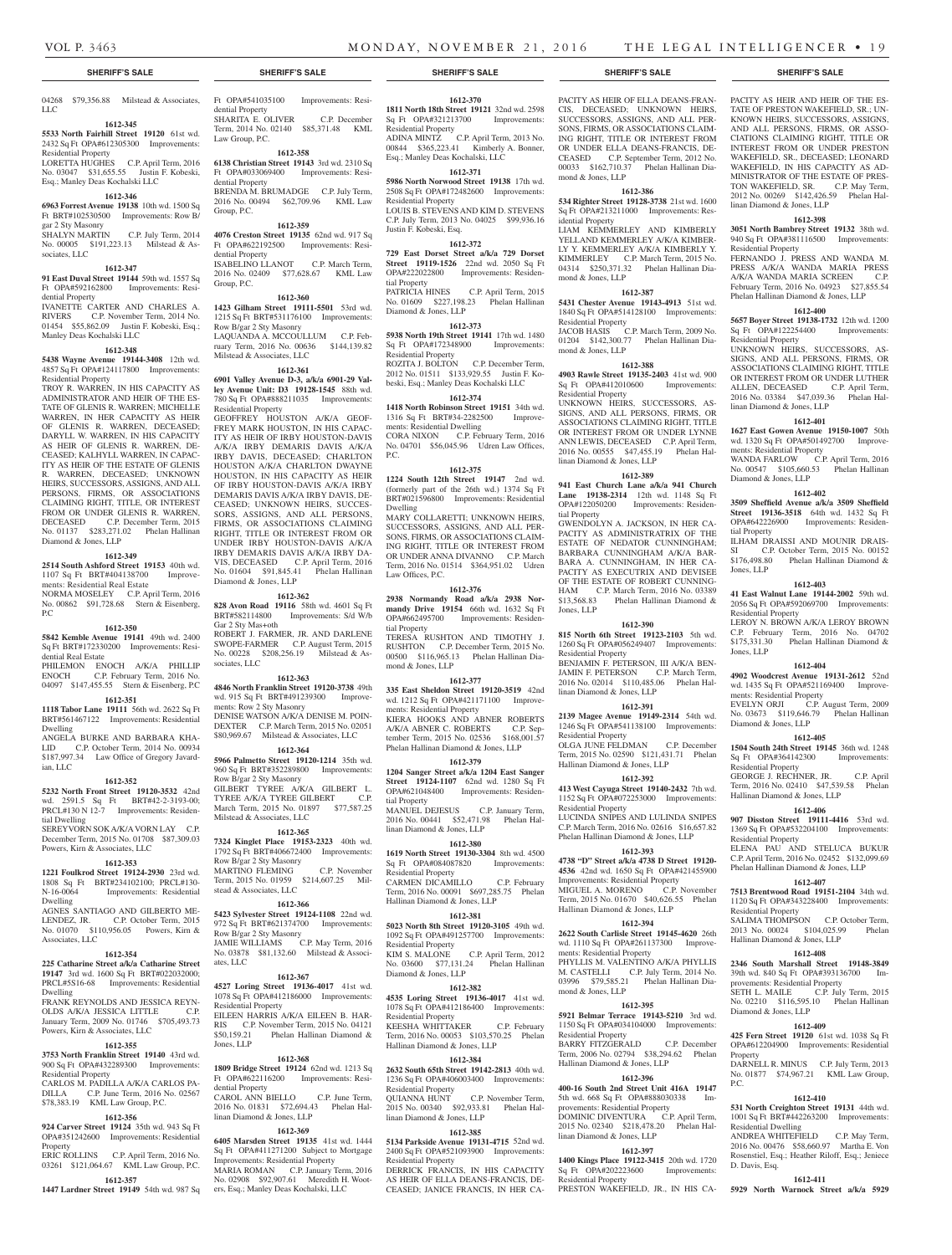#### **Warnock Street 19141** 49th wd. 1365 Sq Ft OPA#492204900 Improvements: Residential Property

NIKIYA NEWTON AS EXECUTRIX OF THE ESTATE OF HAROLD J. JOHNSON, DE-CEASED C.P. April Term, 2016 No. 01012 \$81,213.02 KML Law Group, P.C.

# **1612-412**

**5131 North 16th Street 19141** 17th wd. 1480<br> **Sq** Ft OPA#172117000 Improvements: Sq Ft OPA#172117000 Residential Property ALBERTA JENKINS AND ROSALIND JEN-

KINS C.P. October Term, 2013 No. 02374 \$38,380.04 KML Law Group, P.C.

# **1612-413**

**1812 South Newkirk Street 19145** 48th wd. 991.2 Sq Ft OPA#482367200 Improvements: Residential Property

KIM CARTER C.P. November Term, 2015 No. 04147 \$50,351.21 KML Law Group, P.C.

# **1612-414**

**7313 Pittville Avenue 19126** 10th wd. 1275 Sq Ft OPA#101059700 Improvements: Residential Property VERNON MOORE C.P. March Term, 2016

No. 02495 \$90,865.37 KML Law Group,  $P C$ .

#### **1612-415**

**1860 Widener Place 19141** 17th wd. 1360 Sq Ft OPA#171186700 Improvements: Residential Property CHERYL GRANDY C.P. February Term,

2015 No. 02055 \$121,930.99 Meredith H. Wooters, Esq.; Manley Deas Kochalski, LLC **1612-416**

# **5709 North 3rd Street 19120** 61st wd. 2500

Sq Ft OPA#612384900 Improvements: Residential Property LEROY N. BROWN, SR. C.P. June Term, 2015 No. 03392 \$118,013.72 Justin F. Ko-

beski, Esq.; Manley Deas Kochalski LLC **1612-417**

**135 East Westmoreland Street 19134** 7th wd. 1096 Sq Ft OPA#073235200 Improvements: Residential Property ANTONIO SILVA C.P. November Term, 2015 No. 00425 \$85,788.39 KML Law

#### **1612-418**

Group, P.C.

**12603 Dunksferry Road a/k/a 12603 Dunks Ferry Road 19154** 66th wd. 1825 Sq Ft OPA#663148800 Improvements: Residential Property CHARLES J. SHORTEN AND ROBIN

SHORTEN C.P. January Term, 2011 No. 03697 \$209,242.19 Meredith H. Wooters, Esq.; Manley Deas Kochalski, LLC

# **1612-419**

**6223 Revere Street 19149** 62nd wd. 1368 Sq Ft OPA#621558800 Improvements: Residential Property

WILLIAM J. WELCH, JR. C.P. January Term, 2016 No. 01260 \$40,952.90 KML Law Group, P.C.

#### **1612-420**

**155 East Meehan Avenue a/k/a 155 Meehan Avenue 19119** 22nd wd. 2179 Sq Ft OPA#222094400 Improvements: Residential Property JAYNE MARIE YOUNG C.P. March Term,

2011 No. 02965 \$143,209.86 Meredith H. Wooters, Esq.; Manley Deas Kochalski, LLC

#### **1612-421 6545 Wyncote Avenue 19138** 10th wd.

BRT#102091000 CHRISTINE M. JACKSON (DECEASED) C.P. April Term, 2012 No. 02938 \$192,175.10 Emmanuel J. Argentieri, Esq.

### **1612-422**

**750 West Cheltenham Avenue a/k/a 6855 North Franklin Street 19126-1300** 61st wd. Beginning Point: Situate on the Southwesterly side of Harrison St (fifty feet wide) in Frankford. OPA#611462800 Improvements: Det 2 Sty Stone

LAWRENCE WITHERSPOON AND MI-CHELLE MCDONALD-WITHERSPOON C.P. April Term, 2015 No. 01111 \$279,381.83 Richard J. Nalbandian, III, Esq.

#### **1612-423**

**1928 East Cambria Street 19134** 25th wd. 1520 Sq Ft BRT#252084300 Improvements: al Dwelling OLABISI K. LANIYA C.P. February Term, 2016 No. 00273 \$28,273.72 Martha E. Von Rosenstiel, Esq.; Heather Riloff, Esq.; Jeniece

#### **1612-424**

D. Davis, Esq.

& Associates, LLC

**5523 North American Street 19120-2826**  42nd wd. 3250 Sq Ft BRT#42-2-4215- 00;PRCL#123N8-80 Improvements: Residential Dwelling

**1612-425**

# JORGE V. MALDONADO C.P. July Term, 2014 No. 01745 \$27,565.70 Powers, Kirn

**6069 Kingsessing Avenue 19142-1431** 40th Group, P.C.

wd. 1148 Sq Ft BRT#401255000 Improvements: Row 2 Sty Masonry SANDRA J. SMITH A/K/A SANDRA SMITH C.P. February Term, 2016 No. 00782

# \$50,772.45 Milstead & Associates, LLC **1612-426**

**2227 North 54th Street 19131** 52nd wd. 19200 Sq Ft BRT#521363300 Improvements: Residential Dwelling RAMONA DEREEF C.P. February Term, 2015 No. 02185 \$326,388.58 Martha E. Von

Rosenstiel, Esq.; Heather Riloff, Esq.; Jeniece D. Davis, Esq. **1612-427**

## **7053 Reedland Street 19142-1715** 40th wd.

1110 Sq Ft BRT#406211700 Improvements: Row B/gar 2 Sty Masonry VENUS GACHELIN C.P. May Term, 2015 No. 01609 \$34,152.61 Milstead & Associates, LLC

# **1612-428**

**4981 North 2nd Street 19120** 42nd wd. 943 Sq Ft BRT#422397800 Improvements: Row 2 Sty Masonry JOHN G. CAMPBELL C.P. January Term, 2016 No. 03013 \$72,276.05 Milstead & Associates, LLC

#### **1612-429**

**2613 Southampton Road 19116-1526** 58th wd. 9360 Sq Ft BRT#583068400 Improvements: Det W/d Gar 1.5 Sty Frame ELIZABETH ORTIZ C.P. June Term, 2015 No. 01354 \$340,470.80 Milstead & Associates, LLC

#### **1612-430**

**1409-13 North 76th Street, Unit 4C 19151**  34th wd. BRT#888340015 Improvements: Res Condo 2 Sty Masonry N'NEKA TRUEHART C.P. April Term, 2015 No. 01731 \$59,237.52 Milstead & Associates, LLC

#### **1612-431**

**4109 Salem Street 19124-4624** 23rd wd. 588 Sq Ft BRT#232501000 Improvements: Row 2 Sty Masonry MICHAEL KUDERS C.P. April Term, 2016 No. 00863 \$40,958.90 Milstead & Associates, LLC

#### **1612-432**

**507 Burgess Street 19116-2801** 58th wd. 6099 Sq Ft BRT#582242000 Improvements: Det 1.5 Sty Frame RANDOLPH M. HOSEAR AND KRISTINE M. HOSEAR C.P. February Term, 2012 No. 00949 \$219,468.59 Milstead & Associates, LLC

#### **1612-433**

**6764 Marsden Street 19135-2226** 41st wd. 1120 Sq Ft BRT#41-2-3720-00; PRCL#115 N 5-409 Improvements: Residential Dwelling<br>MICHAEL VALENTINO C.P. February MICHAEL VALENTINO Term, 2015 No. 00031 \$69,252.72 Powers, Kirn & Associates, LLC

#### **1612-434**

**5033 Knox Street 19144-3637** 12th wd. 2670 Sq Ft BRT#12-3179100; PRCL#47 N 23-240 Improvements: Residential Dwelling MAGDALENA LEBRON C.P. September Term, 2012 No. 03471 \$129,221.68 Powers, Kirn & Associates, LLC

#### **1612-435**

**698 Mayfair Street 19120-2646** 35th wd. 2658 Sq Ft BRT#351066400; PRCL#148N17-0130 Improvements: Residential Dwelling ANH T. LAM C.P. January Term, 2016 No. 00157 \$57,269.07 Powers, Kirn & Associates, LLC

#### **1612-436**

**614 Adams Avenue 19120-2112** 35th wd. Beginning Point: Situate on the Southwesterly side of Adams Avenue (100 ft wide) at the distance of seven hundred six feet eleven and one-half inches Northwestwardly side of Tabor Rd OPA#351006700 Improvements: Row B/ gar 2 Sty Masonry TINA LLOYD A/K/A TINA LAVETTE MOR-RISON C.P. May Term, 2015 No. 00491 \$159,682.00 Richard J. Nalbandian, III, Esq.

#### **1612-437**

**3442 Reach Street 19134** 33rd wd. BRT#331315500 LAWRENCE WEINMANN, JR. (DE-CEASED) C.P. April Term, 2014 No. 02320 \$82,792.53 Michael F.J. Romano, Esq.

# **1612-438**

**3825 Fairdale Road 19154-3433**  BRT#662573000 Improvements: Residential Dwelling RICHARD GEPHART, JR. C.P. January

# Term, 2016 No. 00524 \$174,212.03 Powers, Kirn & Associates, LLC

**1612-439**

#### **1915 South Norwood Street 19145** 48th wd. 722 Sq Ft OPA#482143800 Improvements: Residential Property

WAYNE J. WATERS, SR. C.P. March Term, 2016 No. 02036 \$57,317.96 KML Law

## **SHERIFF'S SALE SHERIFF'S SALE SHERIFF'S SALE SHERIFF'S SALE SHERIFF'S SALE**

**1612-440 546 North Vodges Street 19131** 4th wd. 945 Sq Ft OPA#041194400 Improvements: Sq Ft OPA#041194400 Improvements:

LOUIS VICKS C.P. October Term, 2013 No. 00193 \$64,107.74 KML Law Group,

**1612-441 4816 North Sydenham Street a/k/a 4816 Sydenham Street 19141** 13th wd. 1375 Sq Ft OPA#132095100 Improvements: Residential

MARY E. DEARRY C.P. July Term, 2016 No. 01256 \$58,361.32 KML Law Group,

**1612-442 4938 D Street 19120** 42nd wd. ROW 2 STY MASONRY; 1240 Sq Ft BRT#421459700 Improvements: Residential Dwelling VIRGINIA BETTS A/K/A VIRGINIA B. BETTS C.P. February Term, 2016 No. 00546 \$84,671.28 McCabe, Weisberg &

**1612-443 6510 Allman Street 19142** 40th wd. 828 Sq Ft BRT#403104800 Improvements: Residential

DARYL S. DOUGLAS C.P. June Term, 2016 No. 02866 \$40,542.51 Udren Law

**1612-444 3973 Lankenau Avenue 19131** 52nd wd. 2100 Sq Ft OPA#521437600 Improvements:

KRISTINE F. PEART A/K/A KRISTINE F. PONDS C.P. January Term, 2016 No. 02183 \$136,765.67 KML Law Group, P.C. **1612-445 8640 Gilbert Street 19150** 50th wd. 1440 Sq Ft OPA#502123400 Improvements: Resi-

JAMES MOSLEY C.P. February Term, 2016 No. 01575 \$119,728.66 KML Law

**1612-446 1223 Kenwyn Street 19124** 62nd wd. 1198 Sq Ft OPA#621013200 Improvements: Resi-

BERNADETTE Y. TANNER A/K/A BER-NADETTE TANNER AND WILLIE JAMES TAYLOR C.P. September Term, 2015 No. 03251 \$78,518.33 KML Law Group, P.C. **1612-447 4029 Maywood Street 19124-5331** 33rd wd. 900 Sq Ft OPA#332483900 Improvements:

MAGLYN E. MELENDEZ C.P. November Term, 2007 No. 00227 \$49,613.79 KML

**1612-448 4357 O Street 19124** 33rd wd. 1600 Sq Ft OPA#332557700 Improvements: Residential

ANNA MCCREADY C.P. February Term, 2016 No. 05056 \$86,959.42 KML Law

**1612-449 12484 Sweet Briar Road 19154** 66th wd. 1930 Sq Ft OPA#663182900 Improvements:

CHRISTINA M. GALANAUGH AND DAN-IEL R. GALANAUGH, JR. C.P. February Term, 2016 No. 04539 \$238,410.26 KML

**1612-450 3144 Unruh Avenue 19149** 55th wd. 1760 Sq Ft OPA#551142700 Improvements: Resi-

ALBERT J. GALZARANO, III; UNITED STATES OF AMERICA C.P. November Term, 2013 No. 02663 \$97,722.40 Justin F. Kobeski, Esq.; Manley Deas Kochalski LLC **1612-451 2507 South 68th Street 19142** 40th wd. 1112 Sq Ft OPA#40-6090800 Improvements:

CHERIF HAIDARABEN C.P. March Term, 2014 No. 02180 \$106,967.93 Justin F. Kobeski, Esq.; Manley Deas Kochalski LLC **1612-452 6338 Leonard Street 19149** 62nd wd. 1511 Sq Ft OPA#621514400 Improvements:

CHRISTINA J. BAUER A/K/A CHRISTINA BAUER; ROBERT C. HILSEE AND DIANNE HILSEE C.P. June Term, 2015 No. 04009 \$108,532.77 Justin F. Kobeski, Esq.; Manley

**1612-453 7036 Jackson Street 19135** 55th wd. 2246 Sq Ft OPA#552471400 Improvements: Resi-

MARIA T. HAFF, SOLELY IN HER CAPACI-TY AS HEIR OF ROBERT M. BUDANO, DE-CEASED; CHRISTY M. SKALE, SOLELY IN HER CAPACITY AS HEIR OF ROBERT M. BUDANO, DECEASED C.P. February Term, 2016 No. 02361 \$70,574.35 KML

Residential Property

P.C.

Property

Conway, P.C.

Dwelling

Offices, P.C.

Residential Property

dential Property

dential Property

Residential Property

Law Group, P.C.

Property

Group, P.C.

Residential Property

Law Group, P.C.

dential Property

Residential Property

Residential Property

Deas Kochalski LLC

dential Property

Law Group, P.C.

Group, P.C.

P.C.

**1612-454 1204 Unruh Avenue 19111** 53rd wd. 1731 Sq Ft OPA#532059400 Improvements: Residential Property LEVI BENJAMIN C.P. August Term, 2015 No. 04407 \$120,725.67 KML Law Group, P.C.

**1612-467 1124 Marlborough Street 19125-4139** 18th wd. OPA#181055000 Improvements: Resi-

LOUIS MOORE AND CHRISTIE MOORE C.P. April Term, 2010 No. 03816 \$164,981.32 Phelan Hallinan Diamond & Jones, LLP **1612-468 2601 Pennsylvania Avenue, Unit 945 19130**  9th wd. 954 Sq Ft BRT#888073154 Subject to Mortgage Improvements: Res Condo .5 Sty

YONGPING WANG & MALGORZATA WCISLO C.P. June Term, 2016 No. 00837 \$23,453.59 Michelle J. Stranen, Esq. **1612-469 1522 Mayland Street a/k/a 1522 East Maryland Street 19138-1120** 10th wd. 1250 Sq Ft OPA#102252500 Improvements: Residential

NICHOLE RENEE LOVE A/K/A NICOLE LOVE C.P. August Term, 2014 No. 00696 \$68,475.83 Phelan Hallinan Diamond &

**1612-471 2222 Trenton Avenue 19125-2014** 31st wd. 1417 Sq Ft BRT#311207400 Improvements:

MARGARET MARY SICILIANO A/K/A MARGARET MONAHAN C.P. December Term, 2015 No. 00714 \$104,895.15 Law

**1612-472 3053 Winchester Avenue 19136-1805** 57th wd. 2258 Sq Ft OPA#571010700 Improve-

THOMAS MADISON A/K/A THOMAS J. MADISON AND KRISTEN L. MADISON C.P. June Term, 2012 No. 00059 \$298,232.09 Phelan Hallinan Diamond & Jones, LLP **1612-473 1213 North 25th Street 19121-4822** 29th wd. 1072 Sq Ft BRT#291324200 Subject to Mortgage Improvements: Residential Dwelling JOSE L. REYES AND CASSANDRA LOVE C.P. November Term, 2013 No. 02094 \$96,921.74 Law Office of Gregory Javard-

**1612-474 144 Covington Road 19120-1004** 61st wd. 2304 Sq Ft BRT#611441700 Improvements:

NICOLE ALLEN C.P. January Term, 2016 No. 00295 \$92,501.34 Law Office of Greg-

**1612-475 7808 Buist Avenue 19153-1701** 40th wd. 3188 Sq Ft BRT#405756106 Improvements:

SIMPSON LEE C.P. October Term, 2015 No. 01981 \$26,269.73 Law Office of Greg-

**1612-476 5622 Arlington Street 19131** 52nd wd. 1680 Sq Ft BRT#522059500 Improvements: Resi-

2014 No. 04396 \$96,090.34 Law Office of

**1612-477 129 East Walnut Lane Lot 8 a/k/a 135 East Walnut Lane, Unit B 19144** 22nd wd. 2425 Sq Ft BRT#592071780 Improvements: Row

EARLEEN COLEMAN C.P. August Term, 2015 No. 01987 \$101,505.21 Milstead &

**1612-478 1251 North 29th Street 19121** 29th wd. 1280 Sq Ft BRT#292151500 Improvements: Resi-

UNKNOWN HEIRS, SUCCESSORS, AS-SIGNS, AND ALL PERSONS, FIRMS, OR ASSOCIATIONS CLAIMING RIGHT, TITLE OR INTEREST FROM OR UNDER THELMA WILLIS, DECEASED C.P. June Term, 2010 No. 00043 \$50,171.47 Jessica N. Manis, Esq.; Powers, Kirn, & Associates, LLC **1612-479 2435 South Clarion Street 19148** 39th wd. 630 Sq Ft BRT#394446200 Improvements:

MARY MARTIN C.P. March Term, 2016 No. 01809 \$192,860.87 Stern & Eisen-

**1612-480 3738 Vale Lane 19114-1922** 66th wd. 4036 Sq Ft BRT#661320020 Improvements: Row

BARBARA A. CAPPONI C.P. September Term, 2014 No. 03646 \$202,115.63 Mil-

**1612-481 1117 East Rittenhouse Street 19138-1804**  59th wd. 2712 Sq Ft BRT#591138000 Improvements: S/d W/b Gar 2 Sty Masonry<br>DANIELLE CHENAULT C.P. December DANIELLE CHENAULT C.P. December Term, 2014 No. 01722 \$152,992.81 Mil-

C.P. September Term,

dential Property

Masonry

Property

Jones, LLP

ian, LLC

Residential Dwelling

ory Javardian, LLC

Residential Dwelling

ory Javardian, LLC

dential Dwelling<br>RHONDA HICKS

2 Sty Masonry

Associates, LLC

dential Dwelling

Residential Real Estate

B/gar 1.5 Sty Masonry

stead & Associates, LLC

stead & Associates, LLC

berg, P.C

Gregory Javardian, LLC

Residential Dwelling

Office of Gregory Javardian, LLC

ments: Residential Property

#### **1612-455**

**1451 Conlyn Street 19141** 17th wd. 1360 Sq Ft OPA#171139900 Improvements: Residential Property

KIMBERLY NELSON, SOLELY IN HER CAPACITY AS HEIR OF BURRELL AN-DERSON, DECEASED C.P. March Term, 2015 No. 02571 \$108,812.49 KML Law Group, P.C.

# **1612-456**

**269 South 57th Street 19139** 46th wd. 1296 Sq Ft (Land); 1484 Sq Ft (Improvement) BRT#604244000 Improvements: Residential Real Estate MARILYN A. HALL SPIVEY AND ELIZA-BETH SPIVEY C.P. March Term, 2016 No. 003099 \$106,949.41 Stern & Eisenberg, P.C

#### **1612-457**

**2628 East York Street a/k/a 2628 York Street 19125** 31st wd. 756 Sq Ft OPA#313151600 Improvements: Residential Property PATRICK FOSTER C.P. March Term, 2016 No. 02629 \$52,004.92 KML Law Group, P.C.

#### **1612-458**

**4512 Van Kirk Street 19135-4035** 41st wd. 1320 Sq Ft OPA#411091100 Improvements: Residential Property THAMER ZAKI SEOUDI A/K/A THAMER SAKI SEOUDI AND ARLENE M. SEOUDI C.P. April Term, 2016 No. 01361 \$42,461.17 Phelan Hallinan Diamond & Jones, LLP

# **1612-459**

**540 East Walnut Lane 19144** 59th wd. 1140 Sq Ft OPA#592067700 Improvements: Residential Property

PRISCILLA PETTWAY C.P. June Term, 2015 No. 01043 \$83,325.33 KML Law Group, P.C.

#### **1612-461**

**4662 Edmund Street 19124** 23rd wd. 1398 Sq Ft OPA#232387200 Improvements: Residential Property

THE UNKNOWN HEIRS OF MADELINE HILL, DECEASED; DIANE MORGAN, SOLELY IN HER CAPACITY AS HEIR OF MADELINE HILL, DECEASED; DORSE COTTOM, SOLELY IN HER CAPACITY AS HEIR OF MADELINE HILL, DECEASED; JUANITA GARDNER, SOLELY IN HER CAPACITY AS HEIR OF MADELINE HILL, DECEASED; PATRICIA HILL, SOLELY IN HER CAPACITY AS HEIR OF MADELINE HILL, DECEASED; WILLIAM HILL, SOLE-LY IN HIS CAPACITY AS HEIR OF MAD-ELINE HILL, DECEASED; MERLIN HILL, SOLELY IN HIS CAPACITY AS HEIR OF MADELINE HILL, DECEASED; ANN LU-CAS, SOLELY IN HER CAPACITY AS HEIR OF MADELINE HILL, DECEASED; JOHN HILL, SOLELY IN HIS CAPACITY AS HEIR OF MADELINE HILL, DECEASED C.P. December Term, 2013 No. 00471 \$36,841.79 KML Law Group, P.C.

#### **1612-462**

**745 North 63rd Street 19151-3804** 34th wd. 2500 Sq Ft BRT#342359900 Improvements: Residential Real Estate MAURICE THOMAS A/K/A MAURICE R.

THOMAS C.P. April Term, 2016 No. 02216 \$193,556.63 Stern & Eisenberg, P.C

# **1612-463**

**1531 South 24th Street 19146-4131** 36th wd. 1536 Sq Ft OPA#364135900 Improvements: Residential Property

DIANE MCDANIEL C.P. April Term, 2016 No. 01362 \$104,555.11 Phelan Hallinan Diamond & Jones, LLP

#### **1612-464 5846 Washington Avenue 19143** 46th wd.

BRT#033115300 ROLAND GREEN (DECEASED) C.P. June Term, 2014 No. 02828 \$122,163.75 Emmanuel J. Argentieri, Esq.

#### **1612-465 5220 East Roosevelt Boulevard 19124** 35th

ments: Residential Property

Manley Deas Kochalski, LLC

dential Property

wd. 1583 Sq Ft OPA#351030000 Improve-

SAMERA AHMAD A/K/A SAMERA S. AH-MAD C.P. April Term, 2016 No. 00983<br>\$125,502.62 Meredith H. Wooters, Esq.;

**1612-466 537 Carpenter Street 19147** 2nd wd. 972 Sq Ft OPA#021066700 Improvements: Resi-

THERESA M. COLAIZZO AND MICHAEL V. COLAIZZO C.P. March Term, 2016 No. 01254 \$366,021.01 Meredith H. Wooters, Esq.; Manley Deas Kochalski, LLC

Meredith H. Wooters, Esq.;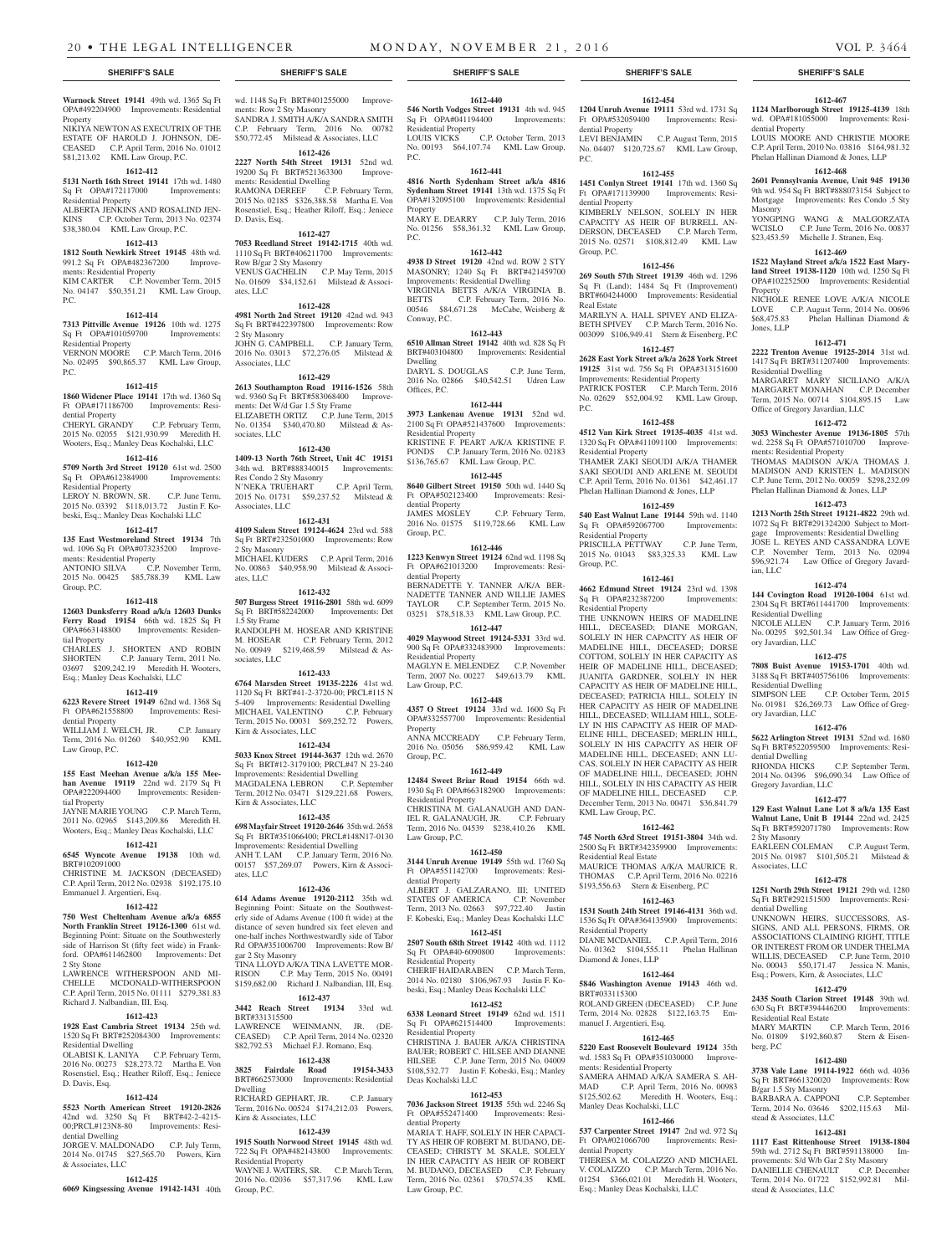#### **SHERIFF'S SALE SHERIFF'S SALE SHERIFF'S SALE SHERIFF'S SALE SHERIFF'S SALE**

#### **1612-482**

**3253 Disston Street 19149-2021** 55th wd. 1104 Sq Ft OPA#551315400 Improvements: Residential Property<br>DANA RODGERS DANA RODGERS C.P. April Term, 2016

No. 01170 \$146,252.65 Phelan Hallinan Diamond & Jones, LLP

#### **1612-484**

**7025 Passyunk Avenue 19142** 40th wd. On the N side of Passyunk Ave; 20 ft 0 in from the W side of Holbrook St; Front: 16' Depth: 50' OPA#406300000

SALLIE WILKS, DECEASED C.P. February Term, 2016 No. 02950 \$99,010.45 Lois M. Vitti, Esq.

#### **1612-485**

**4551 North Smedley Street a/k/a 4551 Smedley Street 19140** 13th wd. 1246 Sq Ft OPA#132131200 Improvements: Residential Property

CAROLYN SMITH C.P. March Term, 2016 No. 02609 \$59,560.93 KML Law Group, P.C.

#### **1612-486**

**4043 Dungan Street 19124-5316** 33rd wd. 1232 Sq Ft OPA#332420700 Improvements: Residential Property

JAMES J. DUTILL, JR., IN HIS CAPACITY AS ADMINISTRATOR AND HEIR OF THE ESTATE OF THOMAS J. COUSIN; UN-KNOWN HEIRS, SUCCESSORS, ASSIGNS, AND ALL PERSONS, FIRMS, OR ASSO-CIATIONS CLAIMING RIGHT, TITLE, OR INTEREST FROM OR UNDER THOMAS J. COUSIN, DECEASED C.P. April Term, 2016 No. 00882 \$24,388.55 Phelan Hallinan Diamond & Jones, LLP

### **1612-487**

**1244 Ellsworth Street 19147** 2nd wd. 752 Sq Ft OPA#021207100 Improvements: Resi-

dential Property CATHERINE AVERSA C.P. April Term, 2013 No. 04227 \$469,144.78 KML Law

Group, P.C.

# **1612-488**

**4227 Marple Street 19136-3608** 65th wd. 1046 Sq Ft OPA#651104700 Improvements: Residential Property GEORGE H. CRANE A/K/A GEORGE H.

CRANE, II C.P. February Term, 2015 No. 02498 \$118,423.54 Phelan Hallinan Diamond & Jones, LLP

#### **1612-489**

**1453 West End Drive 19151-2232** 34th wd. 3083 Sq Ft BRT#344431800 Improvements:

Row B/gar 2 Sty Masonry

BARBARA AYN LILLEY C.P. August Term, 2014 No. 01460 \$119,742.99 Milstead & Associates, LLC

#### **1612-490**

**6518 North Smedley Street a/k/a 6518 Smedley Street 19126** 17th wd. 1360 Sq Ft OPA#172174200 Improvements: Residential Property

GWENDOLYN HAWKINS C.P. March Term, 2016 No. 02975 \$96,550.02 KML Law Group, P.C.

#### **1612-491**

**7307 Brookhaven Road 19151-2206** 34th wd. 1120 Sq Ft OPA#344153200 Improve-

ments: Residential Property WILLIAM WALKER AND SHEILA MAR-SHALL A/K/A SHEILA WALKER C.P. April Term, 2014 No. 02674 \$69,876.96 Phelan Hallinan Diamond & Jones, LLP

#### **1612-492**

**5640 Thomas Avenue 19143-4645** 51st wd. 1230 Sq Ft OPA#513092300 Improvements:

Residential Property RICHARD NEAL C.P. January Term, 2016

No. 01126 \$51,396.42 Phelan Hallinan Diamond & Jones, LLP

# **1612-493**

**5740 North Front Street 19120-2404** 61st wd. 1615 Sq Ft BRT#612469400 Improvements: Row B/gar 2 Sty Masonry SENQUETTA HUNTER DOUGLAS A/K/A SENQUETTA H. DOUGLAS C.P. January Term, 2011 No. 01432 \$135,265.36 Milstead & Associates, LLC

#### **1612-494**

**6132 Tulip Street 19135-4224** 41st wd. 1056 Sq Ft OPA#411426300 Improvements:

Residential Property **DANA PRICE-SKERRETT** Term, 2013 No. 01473 \$130,953.55 Phelan Hallinan Diamond & Jones, LLP

#### **1612-495**

**2321 East Somerset Street 19134-4227** 25th wd. BRT#252032200 Improvements: Row 2 Sty Masonry

EMANUEL RODRIGUEZ AND MARIA RO-DRIGUEZ C.P. June Term, 2015 No. 04269 \$83,513.27 Milstead & Associates, LLC

# **1612-496**

**1324 Wellington Street 19111-4229** 53rd wd. 5500 Sq Ft BRT#532339300 Improvements: Det W/d Gar 1.5 Sty Mason ELIZABETH THOMAS AND THOMAS-

KUTTY MATHEW C.P. July Term, 2015 No. 02579 \$90,463.77 Milstead & Associates, LLC

**1612-497**

**337 East High Street 19144** 59th wd. SEMI/DET 2 STY MASONRY; 1650 Sq Ft BRT#592042400 Improvements: Residential Dwelling PATRICIA A. HONESTY, KNOWN SUR-

VIVING HEIR OF WILLIAM ERASTUS HONESTY, DECEASED MORTGAGOR AND REAL OWNER; MICHELE HON-ESTY YOUNG, KNOWN SURVIVING HEIR OF WILLIAM ERASTUS HONESTY, DECEASED MORTGAGOR AND REAL OWNER; WILLIAM E. HONESTY, KNOWN SURVIVING HEIR OF WILLIAM ERASTUS HONESTY, DECEASED MORTGAGOR AND REAL OWNER; UNKNOWN SURVIV-ING HEIRS OF WILLIAM ERASTUS HON-ESTY, DECEASED MORTGAGOR AND REAL OWNER C.P. March Term, 2015 No. 02041 \$125,909.92 McCabe, Weisberg & Conway, P.C.

#### **1612-498**

**9140 Ellie Drive 19114-2857** 57th wd. Land Area: 3302 Sq Ft BRT#572365703 Improvements: Apt 2-4 Units 2 Sty Mason PATRICIA A. VALENTINE A/K/A PATRICIA VALENTINE; JOHN A. CANN, JR. A/K/A JOHN CANN C.P. October Term, 2015 No. 02526 \$27,263.41 Milstead & Associates, LLC

#### **1612-499**

**4625 Kendrick Street 19136** 65th wd. ROW B/GAR 2 STY MASONRY; 1296 Sq Ft BRT#652072500 Improvements: Residential Dwelling MELISSA J. KELLER AND FAITH<br>KELLER C.P. January Term. 2016 No. C.P. January Term, 2016 No. 02882 \$125,483.15 McCabe, Weisberg & Conway, P.C.

#### **1612-500**

**3215 Haverford Avenue 19104** 24th wd. ROW 3 STY MASONRY; 2067 Sq Ft BRT#242042300 Improvements: Residential Dwelling TAMARA DEWAR C.P. June Term, 2016 No. 03389 \$401,337.68 McCabe, Weisberg & Conway, P.C.

#### **1612-501**

**7237 North 20th Street 19138** 10th wd. ROW B/GAR 2 STY MASONRY; 1248 Sq Ft BRT#101155800 Improvements: Residential Dwelling UNKNOWN SURVIVING HEIRS OF LOU-ISE H. ROGERS, DECEASED MORTGAGOR AND REAL OWNER; ROXANA ROGERS,

KNOWN SURVIVING HEIR OF LOUISE H. ROGERS, DECEASED MORTGAGOR AND REAL OWNER C.P. February Term, 2016 No. 01271 \$70,111.42 McCabe, Weisberg & Conway, P.C.

### **1612-502**

**215 Buckingham Place 19104-2920** 27th wd. 1493 Sq Ft BRT#272136800 Improvements: S/d Conv Apt 3 Sty Mason EDGARDO B. EBORA; EVELYN B. EB-

ORA; JOSEPH S. DIAZ A/K/A JOSEPH SEAN DIAZ; EVANGELYN E. DIAZ May Term, 2015 No. 03341 \$373,881.26 Milstead & Associates, LLC

#### **1612-503**

**6848 Grebe Place 19142-2527** 40th wd. 1296 Sq Ft BRT#406575300 Improvements: Residential Dwelling

EDWARD N. SCARBOROUGH, INDIVID-UALLY AND AS HEIR OF J. PATRICIA SCARBOROUGH A/K/A PATRICIA SCAR-BOROUGH, DECEASED; UNKNOWN HEIRS, SUCCESSORS, ASSIGNS, AND ALL PERSONS, FIRMS, OR ASSOCIA-TIONS CLAIMING RIGHT, TITLE, OR IN-TEREST FROM OR UNDER J. PATRICIA SCARBOROUGH A/K/A PATRICIA SCAR-BOROUGH, DECEASED C.P. October Term, 2015 No. 01969 \$143,493.64 Powers, Kirn & Associates, LLC

#### **1612-504**

#### **2049 East Chelten Avenue a/k/a 2049 Chelten Avenue 19138-3043** 17th wd. 1952 Sq Ft OPA#871522750 Improvements: Residential Property

RUFUS E WEARY C.P. August Term, 2009 No. 00627 \$165,617.24 Phelan Hallinan Diamond & Jones, LLP

# **1612-505**

**4060 Howland Street 19124-5313** 33rd wd. 964 Sq Ft BRT#33-2-3660-00 Improvements: Row 2 Sty Masonry RUTH COLON C.P. November Term, 2015 No. 00040 \$52,454.51 Milstead & Associates, LLC

#### **1612-506**

**1134 Gerritt Street 19147-5604** 1st wd. 1176 Sq Ft OPA#012421900 Residential Property<br>RICHARD NASUTI RICHARD NASUTI C.P. August Term, 2015 No. 01156 \$158,207.47 Phelan Hal-

linan Diamond & Jones, LLP

**1612-507 5925 North Beechwood Street 19138** 17th

wd. 1260 Sq Ft BRT#172496800 Improvements: Residential Real Estate TONI BEY AND FRANK B. BEY C.P. October Term, 2015 No. 01043 \$37,832.01 Stern & Eisenberg, P.C

**1612-508**

**7300 Cresheim Road, Unit C-14 19119** 9th wd. 1019 Sq Ft; All that certain Unit designated as Unit B-9 bein a unit in "Cresheimbrook Condominium", a Condominium located at 7302 Creshei Rd, in the 9th Ward of the City of Philadelphia, Commonwealth of Pennsylvania, as designated in the Declaration creating and establishing Cresheimbrook Condominium, dated April 3, 1979 and recorded in the Department of Records, in and for the County of Philadelphia, April 16, 1979 in Deed Book Doc 1924m page 454, and an amended declaration creating and establishing Cresheimbrook Condominium, dated April 10, 1979, and recorded as aforesaid on May 11, 1979, in Deed Book Doc 1949 Page 029, and in the Declaration Plan of Cresheimbrook Condominium Dated April 3, 1979, and recorded as aforesaid on April 16, 1979 in Deed Book Doc 1924 Page 478. BRT#88-8-200034 Subject to Mortgage Improvements: Residential Condominium VALYRIE PATTON C.P. February Term, 2016 No. 01653 \$2,417.96 Hal A. Barrow, Esq.

#### **1612-509**

**2201-09 Arch Street Unit 122 19103** 8th wd. 1274 Sq Ft; All that certain unit in the property known named and identified as The Arches, a Condominium located in the 8th Ward of the City and County of Philadelphia Commonwealth of Pennsylvania which as heretofore been submitted to the provisions of the Uniform Condominium Act, 68 Pa. C.S. Sec. 3101 et seq by the recording in the Philadelphia Department of Records of a Declaration and Plan attached hereto dated 4/11/1985 and recorded on 4/11/1985 in Deed Book FHS 119 page 551, being designated as Unit No. 122 together with a proportionate undivided interest in the Common Elements (as defined in such Declaration) of 2.5%. PRCL#88-8-0840-97 Improvements: Residential Condominium LAWRENCE C. ROBINSON C.P. January

Term, 2012 No. 04177 \$27,355.68 Hal A. Barrow, Esq.

#### **1612-510 11809 Academy Road, Unit E5 19154** 66th

wd. 1326 Sq Ft OPA#888660388 Improvements: Condominium THE UNKNOWN HEIRS OF ROBERTA WILLIAMS, DECEASED AND DAVID E. WILSON, SOLELY AS HEIR TO ROBERTA WILLIAMS, DECEASED C.P. January Term, 2015 No. 00376 \$177,886.78 Richard M. Squire & Associates, LLC

#### **1612-511**

**612 Moss Street 19139** 6th wd. 2664 Sq Ft OPA#061322800 Improvements: Residential Property IRISH F. PORTER C.P. March Term, 2016

No. 02318 \$77,831.38 Richard M. Squire & Associates, LLC

**1612-512 9199 Ryerson Road 19114** 57th wd. 4550 Sq Ft OPA#572197250 Improvements: Residential Property ERNEST O. TANOH C.P. April Term, 2016 No. 00356 \$209,509.17 Richard M. Squire & Associates, LLC

### **1612-513**

**1915 East Cambria Street 19134** 25th wd. 1275 Sq Ft OPA#252099900; BRT#22N06-136 Improvements: Residential Dwelling HERBERT S. PHARO, KNOWN HEIR OF MARILYN PHARO, KNOWN HEIR OF EMERSON C. BENDER AND MILDRED A. BENDER; JOANNE MACKIN, KNOWN HEIR OF EMERSON C. BENDER AND MIL-DRED A. BENDER; UNKNOWN HEIRS, SUCCESSORS, ASSIGNS, AND ALL PER-SONS, FIRMS, OR ASSOCIATIONS CLAIM-ING RIGHT, TITLE, OR INTEREST FROM OR UNDER MILDRED PHARO, KNOWN HEIR OF EMERON C. BENDER AND MIL-DRED A. BENDER; UNKNOWN HEIRS, SUCCESSORS, ASSIGNS, AND ALL PER-SONS, FIRMS, OR ASSOCIATIONS CLAIM-ING RIGHT, TITLE, OR INTEREST FROM OR UNDER EMERSON C. BENDER; UN-KNOWN HEIRS, SUCCESSORS, ASSIGNS, AND ALL PERSONS, FIRMS, OR ASSO-CIATIONS CLAIMING RIGHT, TITLE, OR INTEREST FROM OR UNDER MILDRED A. BENDER; WENDY PHARO, KNOWN HEIR OF MARILYN PHARO, KNOWN HEIR OF EMERSON C. BENDER AND MILDRED A.<br>BENDER C.P. November Term. 2015 No. C.P. November Term, 2015 No. 03201 \$40,246.45 Udren Law Offices, P.C.

# **1612-514**

**6548 Windsor Avenue 19142** 40th wd. 1600 Sq Ft BRT#40-34382-00 Improvements: Residential Dwelling<br>RICHARD B MACK C.P. February Term, 2016 No. 04459 \$71,239.76 Udren Law

Sty Masonry Building

**Property** 

Group, P.C.

Residential Property

dential Property

ments: Residential Property

ments: Residential Property

Diamond & Jones, LLP

Residential Property

Diamond & Jones, LLP

ments: Residential Property

Dwelling

Dwelling

Dwelling

Associates, LLC

berg & Conway, P.C.

& Associates, LLC

& Associates, LLC

dential Property

tial Dwelling

Property

Weisberg & Conway, P.C.

ments: Residential Dwelling

Group, P.C.

Jones, LLP

DORIAN WESTBROOK AND TEAUNTAY WESTBROOK C.P. December Term, 2012 No. 00945 \$129,158.97 Jay E. Kivitz, Esq. **1612-529 2921 Weikel Street 19134** 25th wd. 877 Sq Ft OPA#252380500 Improvements: Residential

SONIA I. ESTRADA C.P. March Term, 2016 No. 02634 \$65,979.73 KML Law

**1612-530 7403 Woodbine Avenue 19151** 34th wd. 1548 Sq Ft OPA#343206600 Improvements:

TERRILYNN HONESTY AND LAWRENCE T. HONESTY C.P. March Term, 2016 No. 02633 \$66,338.21 KML Law Group, P.C. **1612-531 3473 Weikel Street 19134** 45th wd. 1008 Sq Ft OPA#451435500 Improvements: Resi-

BRITTANY L. BALL C.P. March Term, 2016 No. 02879 \$65,604.75 KML Law

**1612-532 436 East Phil Ellena Street 19119-1943** 22nd wd. 1615 Sq Ft OPA#221202100 Improve-

ROSA M. MERCER A/K/A ROSA MER-CER C.P. January Term, 2013 No. 03604 \$161,557.32 Phelan Hallinan Diamond &

**1612-533 1238 Patrick Henry Place 19122-4011** 14th wd. 1224 Sq Ft OPA#141177100 Improve-

STANLEY INGRAM C.P. June Term, 2012 No. 01655 \$121,054.45 Phelan Hallinan

**1612-534 312 Hoffnagle Street 19111-1819** 63rd wd. 1823 Sq Ft OPA#631379700 Improvements:

MICHAELA M. PARROTTI A/K/A MICHAE-LA PARROTTA C.P. February Term, 2013 No. 01318 \$182,722.48 Phelan Hallinan

**1612-536 11859 Academy Road Unit F-7 19154** 66th wd. 1326 Sq Ft OPA#888660437 Improve-

KELLY SCOTT A/K/A KELLY T. SCOTT AND ROBIN SCOTT C.P. March Term, 2016 No. 02319 \$78,843.36 Meredith H. Wooters, Esq.; Manley Deas Kochalski, LLC **1612-537 1816 Dickinson Street 19146-4660**  BRT#363048600 Improvements: Residential

SOPHIA BRODSKY C.P. July Term, 2013 No. 02138 \$139,606.54 Powers, Kirn &

**1612-538 226 West Ruscomb Street 19120** 42nd wd. ROW 2 STY MASONRY; 1362 Sq Ft BRT#422152900 Improvements: Residential

MARIE L. MILLER C.P. January Term, 2016 No. 03468 \$68,382.27 McCabe, Weis-

**1612-539 7824 Bayard Street 19150-1304**  BRT#501198000 Improvements: Residential

ARNETHA HARGROVE C.P. March Term, 2014 No. 03050 \$130,759.81 Powers, Kirn

**1612-540 2552 South Holbrook Street 19142** 40th wd. 1088 Sq Ft BRT#40-6-1505-00 Improve-

DAVID NOONAN, SR. C.P. February Term, 2016 No. 05063 \$49,673.67 Powers, Kirn

**1612-541 6143 Limekiln Pike 19141** 17th wd. 1640 Sq Ft OPA#172303200 Improvements: Resi-

LAWRENCE ALSTON C.P. July Term, 2016 No. 00050 \$43,718.72 Meredith H. Wooters, Esq.; Manley Deas Kochalski, LLC **1612-542 1828 Jackson Street 19145** 26th wd. ROW 2 STY MASONRY; 1260 Sq Ft BRT#262229300 Improvements: Residen-

THERESA R. ANDREOLI C.P. April Term, 2016 No. 01653 \$137,108.89 McCabe,

**1612-543 4347 Malta Street 19124** 33rd wd. 1737 Sq Ft OPA#332143400 Improvements: Residential

BILAL E. MOHAMMAD C.P. March Term, 2016 No. 01412 \$122,786.68 Meredith H. Wooters, Esq.; Manley Deas Kochalski, LLC

#### Offices, P.C. **1612-515**

**13035 Blakeslee Court, Unit B 19116-1054**  1704 Sq Ft BRT#888583220 Improvements: Residential Dwelling<br>EUGENE YENTIN C.P. July Term, 2015 No. 01526 \$178,893.03 Powers, Kirn & Associates, LLC

#### **1612-516**

**1102 East Haines Street 19138** 8th wd. S/D W/B GAR 2 STY STONE; 1895 Sq Ft BRT#591165000 Subject to Mortgage Improvements: Residential Dwelling COLUMBUS WILLIAMS AND NAOMI L. WILLIAMS C.P. August Term, 2015 No. 00381 \$136,001.10 McCabe, Weisberg & Conway, P.C.

#### **1612-517**

**1961 Ashley Street a/k/a 1961 Ashley Road 19138-2726** 10th wd. 1412 Sq Ft OPA#101368700 Improvements: Residential Property KEVIN TROY LOFTON, JR.; MICHELLE DESILVA, IN HER CAPACITY AS ADMIN-ISTRATRIX OF THE ESTATE OF CELESTE G. LEWIS C.P. April Term, 2016 No. 02358<br> $$74.073.24$  Phelan Hallinan Diamond & Phelan Hallinan Diamond & Jones, LLP

#### **1612-518**

**2940 Hale Street 19149-3005** 62nd wd. 991 Sq Ft BRT#621266300 Improvements: Residential Dwelling DING XIONG CAI AND YANG GUO CAI C.P. February Term, 2016 No. 02407 \$52,875.63 Powers, Kirn & Associates, LLC

# **1612-519**

**2739 Germantown Avenue 19133** 37th wd. 3036 Sq Ft OPA#871552540 Subject to Mortgage Improvements: Residential Property JAMAHL SIMMONS; UNITED STATES OF AMERICA C.P. December Term, 2014 No. 00392 \$107,985.36 Meredith H. Wooters, Esq.; Manley Deas Kochalski, LLC

**1612-520 516 Cross Street 19147-6513** 1st wd. 1112 Sq Ft OPA#011292100 Improvements: Resi-

ROSALIND MCCREA A/K/A ROSALIND C. MCCREA C.P. January Term, 2012 No. 00378 \$105,915.37 Phelan Hallinan Dia-

**1612-521 4349 Potter Street 19124** 1718 Sq Ft OPA#332565100 Subject to Mortgage Im-

JOSEPH G. O'DONNELL C.P. June Term, 2016 No. 03260 \$125,586.91 Michael J.

**1612-522 13039 Blakeslee Court, Unit A 19116** 58th wd. 1258 Sq Ft OPA#888583235 Improve-

EUGENE YENTIN C.P. April Term, 2016 No. 02597 \$178,835.21 Phelan Hallinan

**1612-523 2507 North 23rd Street 19132-4104** 16th wd. 1208 Sq Ft BRT#162224600 Improvements:

RASHIDAH MATHIS C.P. March Term, 2016 No. 02877 \$43,548.99 Powers, Kirn

**1612-524 2651 South 11th Street 19148-4407** 39th wd. 1266 Sq Ft OPA#39-4-1887-00 Improve-

ERIC BARTELLO AND ROBERTA BAR-TELLO C.P. May Term, 2011 No. 02734 \$219,515.49 Phelan Hallinan Diamond &

**1612-525 3 North Christopher Columbus Boulevard, Unit 249 a/k/a 3 North Columbus Boulevard #249 19106** 5th wd. BRT#88-8-0612-62 Improvements: Residential Dwelling BRIAN HECKER AND KARA HECKER C.P. April Term, 2014 No. 04379 \$311,200.61

**1612-526 1054 Tyson Avenue 19111-4415** 35th wd. BRT#532222200; PRCL#138-N-19-79 Improvements: Residential Dwelling PAUL I. PFEFFER AND LENA C. PFEF-FER C.P. December Term, 2015 No. 00896 \$122,121.52 Powers, Kirn & Associates,

**1612-527 2048 Morris Street 19145** 36th wd. 1396 Sq Ft/improvement area, 1026 Sq Ft/land area OPA#363128700 Subject to Mortgage DIONNE COHEN C.P. November Term, 2010 No. 01782 \$26,719.41 & Interest from 1/3/2011 Robert M. Morris, Esq

**1612-528 1821 Gerritt Street 19146-4629** 36th wd. 14'x45' OPA#363010000 Improvements: 2

provements: Residential Property

ments: Residential Property

Diamond & Jones, LLP

Residential Dwelling

& Associates, LLC

Jones, LLP

LLC

ments: Residential Property

Powers, Kirn & Associates, LLC

dential Property

Shavel, Esq.

mond & Jones, LLP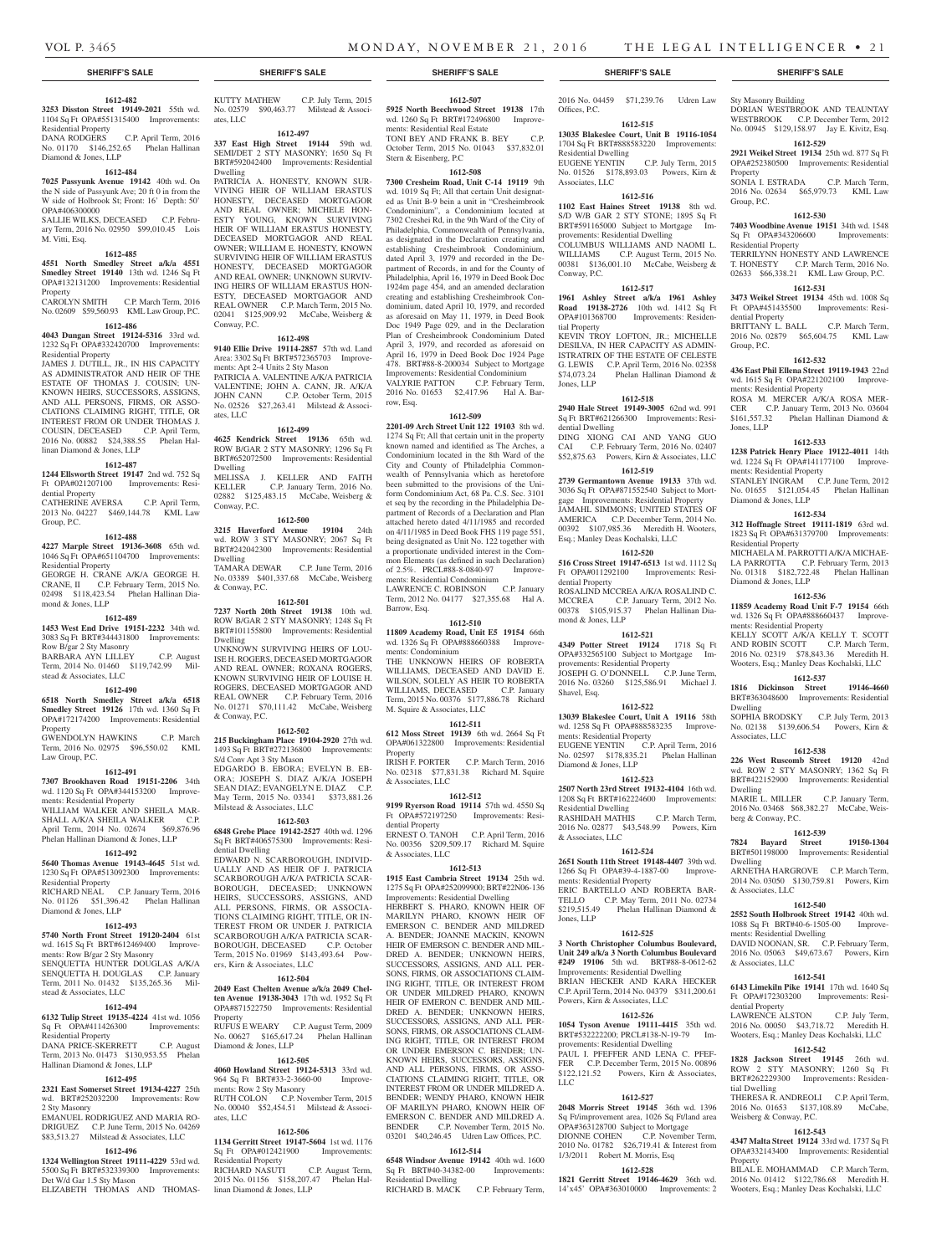#### **1612-544**

**1034 East Slocum Street a/k/a 1034 Slocum Street 19150** 50th wd. 2688 Sq Ft OPA#50- 2386000 Improvements: Residential Prop-

erty THEODORE FAGAN AND BARBARA CAMPBELL C.P. December Term, 2014 No. 00356 \$159,499.07 Meredith H. Wooters, Esq.; Manley Deas Kochalski, LLC

# **1612-545**

**2519 South 64th Street 19142** 40th wd. 1125 Sq Ft OPA#40-2134200 Improvements: Residential Property C.P. April Term, 2012

# No. 02025 \$84,647.08 Meredith H. Wooters, Esq.; Manley Deas Kochalski, LLC **1612-546**

**3057 Richmond Street 19134** 25th wd. 1163 Sq Ft OPA#251156900 Improvements: Residential Property

## JON P. LATTANZIO C.P. November Term, 2015 No. 00762 \$199,037.60 KML Law Group, P.C.

#### **1612-547**

**3943 North 7th Street 19140** 43rd wd. 1110

Sq Ft OPA#433090000 Improvements: Residential Property

JESUS M. DIAZ C.P. March Term, 2012 No. 03491 \$32,281.43 KML Law Group, P.C.

### **1612-548**

**1243 Hale Street 19111** 53rd wd. 1075 Sq Ft OPA#531034600 Improvements: Residential Property<br>ODOLYN PRYOR

C.P. December Term, 2015 No. 01079 \$53,927.98 KML Law Group, P.C.

#### **1612-549**

**437 West Roosevelt Boulevard 19120** 42nd wd. 2259 Sq Ft OPA#422111800 Improvements: Residential Property CLYDE MARTIN, JR. C.P. June Term, 2014

No. 02861 \$75,236.07 KML Law Group, P.C.

### **1612-550**

**6109 North Marshall Street 19120** 61st wd. 1360 Sq Ft OPA#611139200 Improvements: Residential Property JOHN T. BRICE C.P. April Term, 2015 No. 02445 \$96,025.36 KML Law Group, P.C.

#### **1612-551**

**2554 North 18th Street 19132** 16th wd. 1039 Sq Ft BRT#162012700 Improvements: Residential Dwelling

STEVEN BEVERLIN C.P. July Term, 2016 No. 02131 \$66,060.67 Martha E. Von Rosenstiel, Esq.; Heather Riloff, Esq.; Jeniece D. Davis, Esq.

#### **1612-552**

**1718 West Moyamensing Avenue 19145**  26th wd. 1409 Sq Ft BRT#26-2-3220-00;<br>OPA#871535840 Improvements: Residen-Improvements: Residential Dwelling

DONALD C. MADDOX C.P. April Term, 2013 No. 00757 \$198,338.30 Udren Law Offices, P.C.

#### **1612-553**

**824 Loney Street 19111** 56th wd. 2568 Sq Ft BRT#63-1274000 Improvements: Residential Dwelling

ESTATE OF JEAN MARIE KRAFT A/K/A JEAN M. KRAFT C/O MICHAEL L. KRAFT, EXECUTOR; JEAN MARIE KRAFT A/K/A JEAN M. KRAFT; MICHAEL KRAFT, EX-ECUTOR OF THE ESTATE OF UNKNOWN HEIRS, SUCCESSORS, ASSIGNS AND ALL PERSONS, FIRMS, OR ASSOCIATIONS CLAIMING RIGHT, TITLE OR INTEREST FROM OR UNDER JEAN MARIE KRAFT A/K/A JEAN M. KRAFT, LAST RECORD<br>
OWNER
C.P. January Term. 2015 No. C.P. January Term, 2015 No. 02120 \$204,550.78 Udren Law Offices, P.C.

# **1612-554**

**3907 L Street 19124-5514** 33rd wd. 1200 Sq Ft BRT#33-2-3978-00 Improvements: Residential Dwelling DAVID W. JOHNSON C.P. February Term,

2016 No. 03937 \$148,073.13 Barbara A. Fein, Esq.

#### **1612-555**

**2040 Tyson Avenue 19149-1809** 54th wd. 3698.20 Sq Ft BRT#54-2-0779-00 Improvements: Residential Dwelling YOUNG HAE PARK AND STONE PARK C.P. April Term, 2012 No. 01128 \$143,441.55 Barbara A. Fein, Esq.

# **1612-556**

**524 East Penn Street 19144-1406** 12th wd. 1163 Sq Ft BRT#12-1141400 Improvements: Residential Dwelling

PATRICIA JOHN C.P. April Term, 2016 No. 01357 \$98,745.52 Udren Law Offices, P.C. **1612-557**

**1031 Christian Street 19147** 2nd wd. 835 Sq Ft BRT#022246930 Improvements: Residential Real Estate CHERYL RATLIFF AND ANTHONY OR-

LANDO C.P. June Term, 2016 No. 00587 \$692,894.18 Stern & Eisenberg, P.C **1612-558**

**128 East Tioga Street 19134-1031** 7th wd. 980 Sq Ft OPA#073268000 Improvements: Residential Property ROBERT DERR C.P. April Term, 2016 No. 01631 \$47,842.34 Phelan Hallinan Diamond & Jones, LLP

#### **1612-559**

**1550 East Tulpehocken Street 19138** 10th wd. (formerly part of the 50th wd.) 1406 Sq Ft BRT#10-2200100 Subject to Mortgage Improvements: Residential Dwelling CONSUELLA E. DANCY, AS KNOWN HEIR AND AS PERSONAL REPRESENTATIVE OF THE ESTATE OF PATRICK H. CLARKE; DARRELL P. DAVIS, KNOWN HEIR OF PATRICK H. CLARKE; ESTATE OF PAT-RICK H. CLARKE; UNKNOWN HEIRS, SUCCESSORS, ASSIGNS, AND ALL PER-SONS, FIRMS, OR ASSOCIATIONS CLAIM-ING RIGHT, TITLE, OR INTEREST FROM

OR UNDER PATRICK H. CLARKE January Term, 2016 No. 01003 \$98,557.09 Udren Law Offices, P.C. **1612-560 3037 North 15th Street 19132-2305** 11th wd.

1392 Sq Ft BRT#11-1-1548-00 Improvements: Residential Dwelling HAROLD HAWKINS AND BESSIE LUFF-BOROUGH C.P. July Term, 2012 No. 02409 \$30,460.32 Pressman & Doyle, LLC

#### **1612-561**

**4164 Gilham Street 19135-2513** 55th wd. 960 Sq Ft OPA#552132000 Improvements: Residential Property FELIX F. FILANOVSKAYA F/K/A VALEN-TINA F. FILANOVSKAYA C.P. March Term, 2016 No. 01662 \$92,045.71 Phelan Hallinan Diamond & Jones, LLP

#### **1612-562**

**6166 Haverford Avenue 19151** 34th wd. ROW 2 STY MASONRY; 1260 Sq Ft BRT#341072700 Subject to Mortgage Improvements: Residential Dwelling WALTER H. ROACH C.P. January Term, 2016 No. 01480 \$73,777.05 McCabe, Weisberg & Conway, P.C.

#### **1612-563**

**4236 Passmore Street 19135-3104** 55th wd. (f/k/a 41st wd.) 1110 Sq Ft OPA#552097300 Improvements: Residential Property BRYAN H. BOLDS C.P. November Term, 2015 No. 04594 \$78,194.16 Phelan Hallinan Diamond & Jones, LLP

#### **1612-564**

**4130 North 7th Street 19140** 43rd wd. ROW 2 STY MASONRY; 1174 Sq Ft BRT#433311700 Subject to Mortgage Improvements: Residential Dwelling

SHIRLEY MONIQUE FOLK, KNOWN SURVIVING HEIR OF THELMA D. FOLK, DECEASED MORTGAGOR AND REAL OWNER; CHRISTOPHER FOLK A/K/A CHRISTOPHER ROSS A/K/A CHRISTO-PHER FOLK-ROSS, KNOWN SURVIVING HEIR OF THELMA D. FOLK, DECEASED MORTGAGOR AND REAL OWNER; DER-RICK FOLK, KNOWN SURVIVING HEIR OF THELMA D. FOLK, DECEASED MORTGAG-OR AND REAL OWNER: PAUL M. FOLK KNOWN SURVIVING HEIR OF THELMA D. FOLK, DECEASED MORTGAGOR AND REAL OWNER; UNKNOWN SURVIVING HEIRS OF THELMA D. FOLK, DECEASED MORTGAGOR AND REAL OWNER C.P. March Term, 2014 No. 03589 \$35,763.31 McCabe, Weisberg & Conway, P.C.

# **1612-565**

**3044 North Water Street 19134-2828** 7th wd. 1016 Sq Ft OPA#071340700 Improvements: Residential Property

EMILIA TEREKHINA C.P. October Term, 2014 No. 03333 \$41,751.49 Phelan Hallinan Diamond & Jones, LLP

#### **1612-566**

**1531 North 62nd Street 19151** 34th wd. ROW 2 STY MASONRY; 1470 Sq Ft BRT#342297400 Improvements: Residential Dwelling LINWOOD L. LIPSCOMB, KNOWN SUR-VIVING HEIR OF SHIRLEY G. LIPSCOMB; JOHN M. LIPSCOMB, KNOWN SURVIV-ING HEIR OF SHIRLEY G. LIPSCOMB; JULIAN M. LIPSCOMB, KNOWN SURVIV-ING HEIR OF SHIRLEY G. LIPSCOMB; UN-KNOWN SURVIVING HEIRS OF SHIRLEY

G. LIPSCOMB C.P. December Term, 2015 No. 00757 \$82,129.41 McCabe, Weisberg & Conway, P.C. **1612-567**

**6637 Rutland Street 19149** 54th wd. ROW B/GAR 2 STY MASONRY; 1600 Sq Ft BRT#541170500 Improvements: Residential Dwelling MEI YUN LIN C.P. March Term, 2016 No.

01822 \$82,893.05 McCabe, Weisberg & Conway, P.C.

**1612-568 1032 North Orianna Street 19123-1549** 5th wd. 2043 Sq Ft OPA#057095420 Improve-

ments: Residential Property JOSEPH STEWARD, III AND SHARON

MCPHERSON C.P. May Term, 2008 No. 03544 \$436,757.89 Phelan Hallinan Diamond & Jones, LLP **1612-569 6727 North 17th Street 19126** 10th wd. 1269 Sq Ft BRT#101046500 Improvements: Resi-

dential Real Estate MARIE BROWN C.P. May Term, 2016 No. 00287 \$31,353.67 Stern & Eisenberg, P.C

**1612-570 6318 Anderson Street 19138-1030** 22nd wd. 6584.09 Sq Ft BRT#221311300; PRCL#097-<br>N-09-0089 Improvements: Residential Improvements: Residential Dwelling

KEVIN WHITE C.P. February Term, 2016 No. 03437 \$216,951.89 Powers, Kirn & Associates, LLC

# **1612-571**

**5050 Umbria Street 19128** 53750 Sq Ft OPA#882971080 Improvements: Auto Repair Shop Masonry + Other HARRY C. GALLAGHER AND MICHAEL F. GALLAGHER, AS JOINT TENANTS WITH RIGHT OF SURVIVORSHIP C.P. Sep-RIGHT OF SURVIVORSHIP C.P. September Term, 2012 No. 02398 \$769,967.46 together with interest at the per diem rate of \$120.18 accruing after March 15, 2013 and costs Louise Melchor, Esq.; Duane Morris LLP

#### **1612-572**

**2026 Stenton Avenue 19138** 17th wd. ROW 2 STY MASONRY: 1170 Sq Ft BRT#171347300 Improvements: Residential Dwelling UNKNOWN SURVIVING HEIRS OF PHIL-LIP DUBOSE C.P. October Term, 2015 No. 02127 \$60,213.03 McCabe, Weisberg & Conway, P.C.

#### **1612-573**

**3420 Shelmire Avenue 19136-3525** 64th wd. 1432 Sq Ft OPA#642170200 Improvements: Residential Property ANGELICA M. MARQUEZ C.P. December

Term, 2013 No. 02406 \$134,785.85 Phelan Hallinan Diamond & Jones, LLP **1612-574**

**3165 Gaul Street 19134-4446** 25th wd. 1152 Sq Ft OPA#251385400 Improve-

ments: Residential Property ROBERT J. LINDSAY AND DIANA GLIN-KA C.P. February Term, 2016 No. 04920 \$171,904.66 Phelan Hallinan Diamond & Jones, LLP

#### **1612-575**

**155 Roosevelt Boulevard a/k/a 155 East Roosevelt Boulevard 19120** 42nd wd. 1760 Sq Ft OPA#421136000 Improvements: Residential Property

DAISY HURTADO C.P. June Term, 2008 No. 02380 \$92,795.16 Phelan Hallinan Diamond & Jones, LLP

#### **1612-576**

**2906 Princeton Avenue 19149-1411** 55th wd. 1224 Sq Ft OPA#551378114 Improvements: Residential Property

HARVEY SKOLNICK, IN HIS CAPACITY AS EXECUTOR AND DEVISEE OF THE ES-TATE OF HILDA SKOLNICK; JANICE DAS-SLER, IN HER CAPACITY AS DEVISEE OF THE ESTATE OF HILDA SKOLNICK C.P. February Term, 2013 No. 00801 \$132,265.31 Phelan Hallinan Diamond & Jones, LLP

# **1612-577**

**620 East Mount Airy Avenue a/k/a 620 Mount Airy Avenue 19119** 22nd wd. 5098 Sq Ft OPA#222182800 Improvements: Residential Property

THE UNKNOWN HEIRS AND/OR AD-MINISTRATORS OF THE ESTATE OF BEVERLY WALTER GREENIDGE; AN-NABEL GREENIDGE, BELIEVED HEIR AND ADMINISTRATOR OF THE ESTATE OF BEVERLY WALTER GREENIDGE, DECEASED; AARON DEAN, SOLELY IN HIS CAPACITY AS HEIR OF BEVERLY WALTER GREENIDGE, DECEASED; ADRIANNE CROWDER, SOLELY IN HER CAPACITY AS HEIR OF BEVERLY WAL-TER GREENIDGE, DECEASED; AUSTIN GREENIDGE, SOLELY IN HIS CAPAC-ITY AS HEIR OF BEVERLY WALTER GREENIDGE, DECEASED; LISA GOL-PHIN, SOLELY IN HER CAPACITY AS HEIR OF BEVERLY WALTER GREENIDGE, DECEASED; MARK GREENIDGE, SOLELY IN HIS CAPACITY AS HEIR OF BEVERLY WALTER GREENIDGE, DECEASED; MI-CHELLE MCLEAN, SOLELY IN HER CA-PACITY AS HEIR OF BEVERLY WALTER GREENIDGE, DECEASED; STEPHEN GREENIDGE, JR., SOLELY IN HIS CA-PACITY AS HEIR OF BEVERLY WALTER GREENIDGE, DECEASED C.P. April Term, 2014 No. 00041 \$363,682.51 KML Law Group, P.C.

#### **SHERIFF'S SALE SHERIFF'S SALE SHERIFF'S SALE SHERIFF'S SALE SHERIFF'S SALE**

#### **1612-578**

**1612-592 1422 Castle Avenue 19145** 36th wd. ROW 3 STY STONE; 2592 Sq Ft BRT#365403400 Improvements: Residential Dwelling HUONG BACH AND CHI DANG C.P. February Term, 2016 No. 01952 \$388,012.37 McCabe, Weisberg & Conway, P.C. **1612-593 5917 Agusta Street 19149-3607** 53rd wd. 1086 Sq Ft OPA#531255200 Improvements:

TERESA L. BUBIER C.P. November Term, 2013 No. 00373 \$113,728.51 Phelan Hal-

**1612-594 6378 West Columbia Avenue 19151** 34th wd. 1360 Sq Ft OPA#344067800 Improvements:

DIANE L. RICHARDSON C.P. February Term, 2016 No. 01640 \$56,679.11 Phelan

**1612-595 2446 North 15th Street 19132-4435** 16th wd. 2220 Sq Ft OPA#161039600 Improvements:

GEORGE E. GLOVER C.P. January Term, 2016 No. 03464 \$126,182.63 Phelan Hal-

**1612-596 636 North 37th Street 19104-1950** 24th wd. 2004 Sq Ft BRT#242181300 Improvements:

DALE GARBUTT LOWRY A/K/A DALE GARBUTT-LOWRY C.P. May Term, 2014 No. 03691 \$66,713.01 Powers, Kirn & As-

**1612-597 2248 Snyder Avenue 19145** 48th wd. 877 Sq Ft OPA#482074500 Improvements: Resi-

RONALD M. DELOLLIS C.P. October Term, 2015 No. 00470 \$74,980.05 KML

**1612-598 3941 Constance Road 19114** 66th wd. ROW B/GAR 2 STY MASONRY; 1386 Sq Ft BRT#661288803 Subject to Mortgage Im-

MICHAEL KUHNER, ADMINISTRATOR OF THE ESTATE OF JOANNE M. KUHNER C.P. July Term, 2016 No. 01156 \$30,863.23 McCabe, Weisberg & Conway, P.C. **1612-599 5640 Hazel Avenue 19143** 46th wd. 953 Sq Ft OPA#463021200 Improvements: Residential

ANGELIQUE FRAZIER C.P. September Term, 2015 No. 01287 \$118,853.35 KML

**1612-600 2323-25 Mifflin Street 19145** 48th wd. 1612 Sq Ft OPA#882006830 Improvements:

SHIRLRICK CORP, A PENNSYLVANIA CORP AND MITCHELL EPPS, JR. A/K/A MITCHELL EPPS C.P. March Term, 2016 No. 01736 \$239,963.51 KML Law Group,

**1612-601 3442 Chippendale Street a/k/a 3442 Chippendale Avenue 19136** 64th wd. 1625 Sq Ft OPA#642202200 Improvements: Residential

ANTHONY CANCELLIERE C.P. March Term, 2016 No. 03373 \$76,808.60 KML

**1612-602 8846 Hargrave Street 19152** 57th wd. 3424 Sq Ft OPA#571281000 Improvements:

CARLOS A. DELGADO A/K/A CARLOS DELGADO C.P. March Term, 2016 No. 03385 \$142,768.42 KML Law Group, P.C. **1612-603 1719 South Avondale Street 19142** 40th wd. 1661 Sq Ft OPA#401178700 Improvements:

DAMON B. MCKIE, SR. A/K/A DAMON B. MC KIE, SR. C.P. January Term, 2015 No. 03506 \$61,819.23 KML Law Group, P.C. **1612-604 6621 Hasbrook Avenue 19111** 35th wd. 2558

EVELYN PLUMMER C.P. December Term, 2014 No. 00369 \$143,407.19 KML Law

**1612-605 143 Wilder Street 19145** 1st wd. 1312 Sq Ft OPA#011019200 Improvements: Residential

LOUIS RAFFA C.P. May Term, 2016 No. 03725 \$222,293.17 Shapiro & DeNardo,

**1612-606 6075 North Beechwood Street 19138** 17th wd. 1890 Sq Ft OPA#172502300 Improvements:

provements: Residential Dwelling

Residential Property

Residential Property

Residential Property

Residential Dwelling

sociates, LLC

dential Property

Law Group, P.C.

Property

P.C.

Property

Law Group, P.C.

Residential Property

Residential Property

Sq Ft OPA#353197010 Residential Property

Group, P.C.

Property

LLC

Law Group, P.C.

Residential Property

linan Diamond & Jones, LLP

Hallinan Diamond & Jones, LLP

linan Diamond & Jones, LLP

**230 West School House Lane 19144-3927**  12th wd. 4042 Sq Ft OPA#124069400 Improvements: Residential Property<br>JEFFREY C. COLLINS C.P. April Term. JEFFREY C. COLLINS 2016 No. 02282 \$122,049.75 Phelan Hallinan Diamond & Jones, LLP

#### **1612-579**

**227 West Rockland Street 19120-4133** 42nd wd. 1438 Sq Ft OPA#422117700 Improvements: Residential Property RONALD D. ANDREWS C.P. May Term.

2014 No. 03544 \$79,234.50 Phelan Hallinan Diamond & Jones, LLP **1612-580**

#### **7038 Erdick Street 19135-1604** 55th wd. 2291 Sq Ft BRT#552268000; PRCL#116N16-170 Improvements: Residential Dwelling

DONNA SCOTT AND THOMAS JHI-<br>NIS C.P. February Term, 2013 No. 00464 C.P. February Term, 2013 No. 00464 \$123,440.39 Powers, Kirn & Associates, LLC

MARK E. GEIST C.P. November Term, 2010 No. 03473 \$180,182.35 Phelan Hal-

**1612-582 460 West Winona Street a/k/a 460 Winona Street 19144-4508** 12th wd. (f/k/a 22nd wd.) 1544 Sq Ft OPA#124062300 Improvements:

MARTIN F. SEARCY, JR., IN HIS CAPAC-ITY AS EXECUTOR AND DEVISEE OF THE ESTATE OF DOROTHY T. BURHAN-AN A/K/A DOROTHY BURHANAN C.P. July Term, 2016 No. 02502 \$52,180.40 Phelan Hallinan Diamond & Jones, LLP **1612-584 11997 Dumont Road 19116-2322** 58th wd. 2365 Sq Ft OPA#582392100 Improvements:

THOMAS P. GEORGE AND SUJA THOM-AS C.P. September Term, 2015 No. 00595<br>\$420,072.25 Phelan Hallinan Diamond &

**1612-585 5239 Pennsgrove Street 19131** 44th wd. ROW B/GAR 2 STY MASONRY; 1260 Sq Ft BRT#442066900 Improvements: Residential

IDA TISDALE C.P. June Term, 2015 No. 02233 \$70,851.80 McCabe, Weisberg &

**1612-586 3013 West Sedgley Avenue 19121-1814** 32nd wd. 990 Sq Ft OPA#323060500 Improve-

ZEBBIE D. MCMILLER C.P. April Term, 2015 No. 01275 \$8,422.44 Phelan Hallinan

**1612-587 5765 Jefferson Street 19131-3417** 4th wd. 1577 Sq Ft BRT#043251900 Improvements:

DUANE GOINGS C.P. March Term, 2016 No. 02417 \$79,963.11 Powers, Kirn & As-

**1612-588 5132 West Stiles Street 19131** 44th wd. ROW 2 STY MASONRY; 1088 Sq Ft BRT#442099600 Improvements: Residential

RUTH HARRIS C.P. June Term, 2014 No. 03411 \$44,883.96 McCabe, Weisberg &

**1612-589 1657 West Wyoming Avenue 19140-1133**  13th wd. 1216 Sq Ft OPA#132392600 Im-

GLADYS HUGHES C.P. February Term, 2012 No. 03458 \$58,342.93 Phelan Hal-

**1612-590 7414 Malvern Avenue 19151-2921** 34th wd. 1152 Sq Ft OPA#343168000 Improvements:

HANIYYAH SHAH WILSON, IN HER CA-PACITY AS HEIR OF APOLLO WILSON A/K/A MR. APOLLO WILSON, DECEASED; LISA HARVEY, IN HER CAPACITY AS HEIR OF APOLLO WILSON A/K/A MR. APOLLO WILSON, DECEASED; UNKNOWN HEIRS, SUCCESSORS, ASSIGNS, AND ALL PER-SONS, FIRMS, OR ASSOCIATIONS CLAIM-ING RIGHT, TITLE, OR INTEREST FROM OR UNDER APOLLO WILSON A/K/A MR. APOLLO WILSON, DECEASED C.P. November Term, 2015 No. 00449 \$87,054.56 Phelan Hallinan Diamond & Jones, LLP **1612-591 3336 Jasper Street 19134-2536** 45th wd. 1074 Sq Ft OPA#452380200 Improvements:

MARYLOU COLON C.P. October Term 2014 No. 03008 \$34,061.08 Phelan Hal-

provements: Residential Property

linan Diamond & Jones, LLP

Residential Property

Residential Property

linan Diamond & Jones, LLP

 $P$ helan Hallinan Diamond  $\&$ 

#### **1612-581 2758 Mower Street 19152-2107** 57th wd. 1584 Sq Ft OPA#571100000 Improvements:

Residential Property<br>MARK E. GEIST

Residential Property

Residential Property

Jones, LLP

Dwelling

Conway, P.C.

ments: Residential Property

Diamond & Jones, LLP

Residential Dwelling

sociates, LLC

Dwelling

Conway, P.C.

linan Diamond & Jones, LLP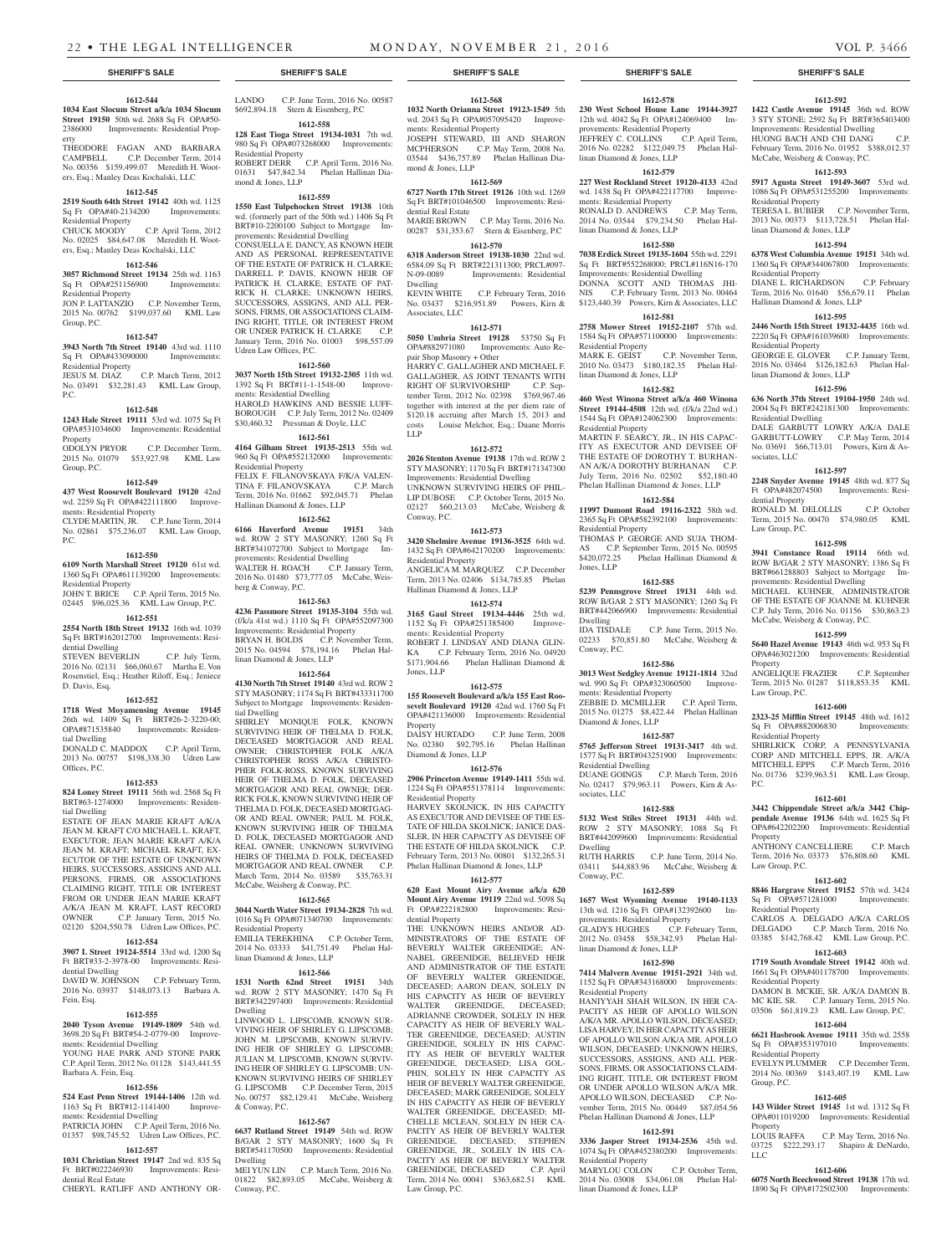# **SHERIFF'S SALE SHERIFF'S SALE SHERIFF'S SALE SHERIFF'S SALE SHERIFF'S SALE**

# Residential Property MYRON L. JOHNSON C.P. June Term,

2016 No. 02013 \$43,131.85 Shapiro & DeNardo, LLC

#### **1612-607**

**6744 Tulip Street 19135** 41st wd. 1760 Sq Ft OPA#412448100 Improvements: Residential Property

JAIME SPINGLER C.P. September Term, 2014 No. 02356 \$107,728.85 KML Law Group, P.C.

#### **1612-608**

#### **5228 Osage Avenue 19143** 60th wd. 990 Sq Ft OPA#602138200 Improvements: Residential Property

SIM BRADLEY C.P. March Term, 2016 No. 02803 \$57,254.00 KML Law Group, P.C.

#### **1612-609**

**6638 Marsden Street 19135** 41st wd. 1050 Sq Improvements: Residential Property<br>MICHAEL ORTIZ C.P. December Term,

2015 No. 00763 \$140,137.60 KML Law Group, P.C.

# **1612-610**

**7615 Linda Place 19111** 56th wd. S/D W/B GAR 1 STY MASONRY; 1060 Sq Ft BRT#561104400 Improvements: Residential Dwelling

RICHARD J. SPEER, KNOWN SURVIVING HEIR OF STEPHEN P. MULYAR; MICHAEL ALAN SPEER, KNOWN SURVIVING HEIR OF STEPHEN P. MULYAR; PAULA Y. GEORGE, KNOWN SURVIVING HEIR OF STEPHEN P. MULYAR; ROSEMARY R. RIFKIN, KNOWN SURVIVING HEIR OF STEPHEN P. MULYAR; DIANA ELIZA-BETH SPEER, KNOWN SURVIVING HEIR OF STEPHEN P. MULYAR; UNKNOWN SURVIVING HEIRS OF STEPHEN P. MIL-LYAR C.P. March Term, 2016 No. 00238 \$177,454.82 McCabe, Weisberg & Conway, P.C.

#### **1612-611**

**2109 East Lippincott Street 19134** 25th wd. ROW 2 STY MASONRY; 948 Sq Ft BRT#252286300 Improvements: Residential Dwelling

VILAI SUNGDAMRONG C.P. February Term, 2016 No. 01306 \$39,105.28 McCabe, Weisberg & Conway, P.C.

#### **1612-612**

**3235 Rawle Street 19149** 55th wd. ROW B/GAR 2 STY MASONRY; 1528 Sq Ft BRT#551185800 Improvements: Residential Dwelling ISABEL KOZUB C.P. April Term, 2016 No.

01989 \$133,505.52 McCabe, Weisberg & Conway, P.C.

# **1612-613**

**4520 North Broad Street 19140-1220** 13th wd. 2808 Sq Ft OPA#132007900 Improve-

ments: Residential Property<br>BRIAN WISE C.P. Jun C.P. June Term, 2014 No.

Find us on

facebook

www.facebook.com/legalintelligencer

04125 \$128,207.87 Phelan Hallinan Diamond & Jones, LLP **1612-614**

**1647 North 61st Street 19151-3930** 34th

wd. On E side of 61st St; Front: 15' Depth: 90' OPA#342246400 Improvements: Single Family Residence BEVERLY D. STOKES C.P. March Term, 2016 No. 00729 \$93,787.73 Stephen M. Hladik, Esq.

#### **1612-615**

**819 Earp Street 19147** 1st wd. ROW 2 STY MASONRY; 936 Sq Ft BRT#012202300 Improvements: Residential Dwelling<br>VIOLET RESSA C.P. March To C.P. March Term, 2016 No. 00350 \$224,609.73 McCabe, Weisberg & Conway, P.C.

#### **1612-616**

**4440 Shelmire Avenue 19136-3706** 41st wd. On Southwesterly side of Shelmire Ave; Front: 16'5" Depth: 66'5-3/16" OPA#412223300 Improvements: Single Family Residence ANTHONY M. CANCELLIERE C.P. August Term, 2015 No. 02343 \$103,966.07 Stephen M. Hladik, Esq.

### **1612-617**

**6018 Spruce Street 19139-3738** 61st wd. 1200 Sq Ft BRT#03-2003500 Subject to Mortgage Improvements: Residential Dwelling CHARLES A.J. HALPIN, III, ESQUIRE, PER-SONAL REPRESENTATIVE OF THE ES-TATE OF ELLA V. WESTON C.P. October Term, 2013 No. 03433 \$103,026.84 Powers, Kirn & Associates, LLC

#### **1612-618**

**530 Gerhard Street 19128-1632** 21st wd. Situated on the Northwesterly side of Gerhard St (50 ft wide) at the distance of 438 ft 4/38 inches Northeastwardly from the Northeasterly side of Ridge Ave; Front: Irregular Depth: Irregular OPA#213157300 Improvements: Single Family Residence ANTHONY C. ESBENSEN AND DAWN M.<br>ESBENSEN C.P. November Term, 2014

C.P. November Term, 2014 No. 00183 \$189,833.75 Stephen M. Hladik, Esq.

#### **1612-619**

**4601 Vista Street 19136-3723** 41st wd. 943 Sq Ft BRT#412213700 Improvements: Residential Dwelling PAULINE L. LEFFERTS C.P. February Term, 2016 No. 00861 \$47,699.11 Law Office of Gregory Javardian, LLC

#### **1612-620**

**2757 Tolbut Street 19152-2137** 57th wd. 2677 Sq Ft BRT#571115600 Improvements: Residential Dwelling<br>HECTOR DONATO C.P. September Term, 2015 No. 03252 \$119,785.80 Law Office of Gregory Javardian, LLC

# **1612-621**

**212-214 South 24th Street a/k/a 218 South** 

OPA#088085706/OPA#888085577 Improvements: Condominium With Parking Space<br>JOHN C. LANING C.P. August Term, 2016 C.P. August Term, 2016 No. 00736 \$9,114.77 plus interest in the amount of \$1.50 per diem from 10/7/13 Michael V. Phillips, Esq.

#### **1612-622**

**4262 Lawnside Road 19154-2804** 66th wd. 2237 Sq Ft BRT#662609600 Improvements: Residential Dwelling RICKY CUMMINGS AND LYDIA CUM-MINGS C.P. April Term, 2012 No. 02723 \$200,412.93 Law Office of Gregory Javardian, LLC

### **1612-623**

**4839 North 13th Street 19140** 49th wd. 1518 Sq Ft OPA#491504800 Residential Property TANIKA HAMILTON C.P. April Term, 2016 No. 01204 \$143,513.22 Shapiro &

# **1612-624**

DeNardo, LLC

Law Offices, P.C.

**6209 Hasbrook Avenue 19111** 35th wd. 1527 Sq Ft BRT#353194400 Improvements: Residential Dwelling WILLIAM G. ELWELL C.P. November Term, 2015 No. 01085 \$40,577.60 Udren

## **1612-625**

**2060 East Stella Street 19134** 25th wd. 1060 Sq Ft OPA#252190600 Improvements: Residential Property EUFEMIA DEPEREZ C.P. March Term, 2016 No. 00042 \$23,223.29 Shapiro & DeNardo, LLC

#### **1612-626**

**413 Tyson Avenue 19111** 35th wd. 1733 Sq Ft OPA#353167800 Improvements: Residential Property

UNKNOWN HEIRS, SUCCESSORS, AS-SIGNS, AND ALL PERSONS, FIRMS, OR ASSOCIATIONS CLAIMING RIGHT, TITLE, OR INTEREST FROM OR UNDER EFFIE A. HAYNES, DECEASED AND MERLYN RATTERY, KNOWN HEIR OF EFFIE A. HAYNES, DECEASED C.P. March Term, 2015 No. 001126 \$102,550.40 Shapiro & DeNardo, LLC

#### **1612-627**

**1809 Fox Chase Road 19152** 56th wd. 2549 Sq Ft OPA#56-2-1814-00 Improvements: Residential Property YASER M. SALEH C.P. September Term, 2015 No. 01392 \$266,190.86 Shapiro & DeNardo, LLC

#### **1612-628**

**3323 Rand Street 19134** 33rd wd. 4320 Sq Ft OPA#331360900 Improvements: Residential Property RAFAEL ROSARIO C.P. January Term,

2016 No. 02773 \$32,361.40 Shapiro & DeNardo, LLC

# **1612-629**

**24th Street 19103** 8th wd. 1778 Sq Ft **1545 South 16th Street 19146** 36th wd. 1368

Catch up with The Legal 's reporters and editors, learn

of latest breaking news and gain

access to exclusive content!

Sq Ft OPA#365123500 Improvements: Residential Property DARRYL WOODARD, EXECUTOR OF THE ESTATE OF BERNICE WOODARD, DECEASED C.P. July Term, 2015 No. 02129 \$131,775.74 Shapiro & DeNardo, LLC

## **1612-630**

**1108 Elbridge Street 19111** 53rd wd. 1116 Sq Ft OPA#531086000 Improvements: Residential Property KAZI HASHEM C.P. July Term, 2016 No.

03077 \$70,721.78 Shapiro & DeNardo, LLC **1612-631**

**1210 West Jefferson Street 19122** 20th wd. 1800 Sq Ft BRT#20-1011200 Improvements: Residential Dwelling APRIL REEVES A/K/A APRIL V. REEVES C.P. September Term, 2013 No. 02666 \$124,535.37 Udren Law Offices, P.C.

#### **1612-632**

**546 Levick Street 19111** 35th wd. 3091 Sq Ft OPA#353036200 Improvements: Residential Property<br>YANET VERAS C.P. June Term, 2016 No.

02870 \$120,659.18 Shapiro & DeNardo, LLC **1612-633**

**7909 Bingham Street 19111** 63rd wd. 3036 Sq Ft OPA#631172600 Improvements: Residential Property MARY KENNEDY A/K/A MARY T. KEN-

NEDY C.P. February Term, 2016 No. 01281 \$54,597.00 Shapiro & DeNardo, LLC **1612-634**

**6308 Vine Street 19139** 34th wd. 1680 Sq Ft OPA#343006100 Improvements: Residential

Property<br>GILL D. COLEY C.P. April Term, 2016 No. 00264 \$95,925.69 Shapiro & DeNardo, LLC

#### **1612-635**

**925 Marlyn Road 19151** 34th wd. 1600 Sq Ft OPA#344267800 Improvements: Residential **Property** EDWARD HESTER AND GENITA HES-

TER C.P. April Term, 2015 No. 001274 \$106,024.63 Shapiro & DeNardo, LLC **1612-636 719 West Raymond Street 19140** 49th wd. 1080 Sq Ft OPA#491027700 Improvements:

Residential Property ANTONIO FIGUEROA C.P. February Term, 2016 No. 03442 \$95,012.83 Shapiro & DeNardo, LLC

#### **1612-637 8739 Gillespie Street 19136** 65th wd. 2860 Sq

Ft OPA#652242825 Improvements: Residential Property LAWRENCE E. KUSCIN AND PATRICIA M.<br>HARTE-KUSCIN C.P. November Term, C.P. November Term, 2013 No. 910 \$128,658.87 Shapiro & De-Nardo, LLC

#### **1612-638 5226 D Street 19120** 42nd wd. 1528 Sq Ft

OPA#421466700 Improvements: Residential Property SHIRLEY ANN EVANS C.P. June Term, 2016 No. 03321 \$75,839.43 Shapiro & DeNardo, LLC

#### **1612-639**

**6616 Gerry Street 19138** 10th wd. 2172 Sq Ft OPA#102389700 Improvements: Residential Property

CHARLIE RICKENBACKER A/K/A CHARLIE S. RICKENBACKER C.P. March Term, 2016 No. 01520 \$35,561.06 Shapiro & DeNardo, LLC

#### **1612-640**

**2649 Maxwell Street 19152** 57th wd. 2927 Sq Ft OPA#571136000 Improvements: Residential Property

JASALYN REALPE AND RYAN REALPE C.P. December Term, 2015 No. 03015 \$232,634.42 Shapiro & DeNardo, LLC

#### **1612-641**

**4654 Hazel Avenue 19143** 46th wd. 4779 Sq Ft BRT#881702000 Subject to Mortgage Improvements: Multi-family

MIA ORMES; VINCENT CURTIS AND MAURICE THOMAS C.P. October Term, 2011 No. 00465 \$517,626.00 Timothy Zearfoss, Esq.

# **1612-642A-B**

**17th wd. (1951 Laveer Street – Premises A – 19141)** 16'x87' BRT#171301100 Improvements: Residence

**42nd wd. (4568 Shelbourne Street – Premises B -- 19124-3831)** 16'3"x75' BRT#421620900 Improvements: Residence

MIGUEL SORIANO AND KIYOMI SORIA-NO C.P. October Term, 2015 No. 000033 \$90,464.24 Michael S. Piotrowicz, Esq.; Schubert, Gallagher, Tyler & Mulcahey

#### **1612-643A-B**

**11th wd. (3026 North 20th Street – Premises A – 19132-1604)** 1440 Sq Ft OPA#111263400 Subject to Mortgage Improvements: Two Story Single Family House Attached

**34th wd.** (**1728 North 61st Street – Premises B – 19151-3923)** 1350 Sq Ft OPA#342264700 Subject to Mortgage Improvements: Two Story Single Family House Attached JOSEPH DEREEF C.P. June Term, 2014

ECORE INVESTMENTS, LLC C.P. May Term, 2016 No. 04135 \$776,366.25 Bruce

No. 03442 Norman M. Valz, Esq. **1612-644 4726 Chestnut Street 19139-4613** 60th wd. BRT#881145060Improvements: Commercial

Real Estate

S. Luckman, Esq.

Follow us on

www.twitter.com/thelegalintel

**Twitter**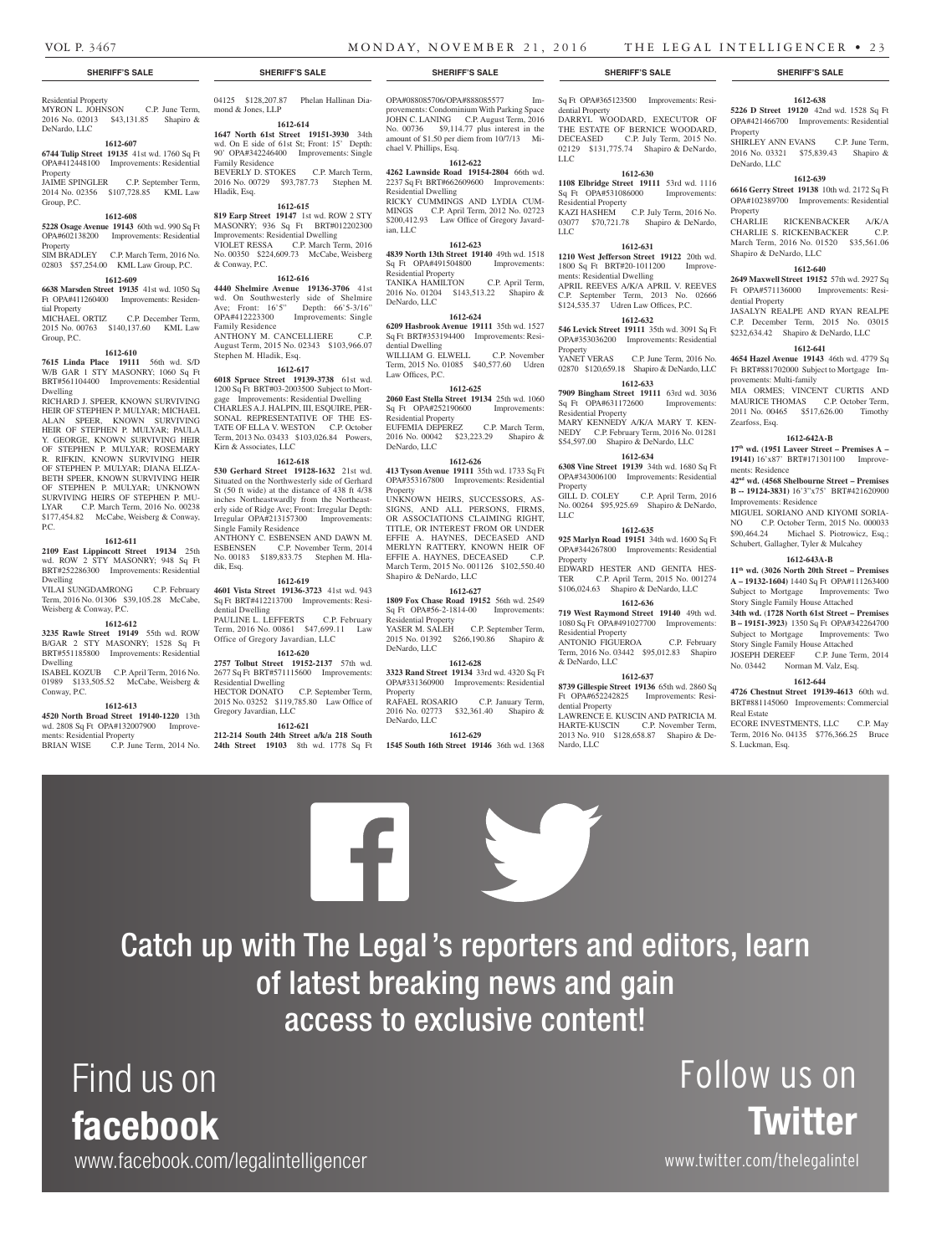# RT NOTICE **LEGAL LISTINGS**

# **IN THE SUPREME COURT OF PENNSYLVANIA**

| IN RE: |                      |           | NO. 716                    |
|--------|----------------------|-----------|----------------------------|
|        |                      |           |                            |
|        | ORDER AMENDING RULES | $\bullet$ | <b>SUPREME COURT RULES</b> |
|        | 380 AND 1380 OF THE  |           |                            |
|        | PENNSYLVANIA RULES   |           | <b>DOCKET</b>              |
|        | OF JUVENILE COURT    |           |                            |
|        | <b>PROCEDURE</b>     |           |                            |

# **ORDER**

# **PER CURIAM**

AND NOW, this 16<sup>th</sup> day of November, 2016, upon the recommendation of the Juvenile Court Procedural Rules Committee; the proposal having been submitted without publication pursuant to Pa.R.J.A. No. 103(a) in the interest of efficient administration:

**IT IS ORDERED** pursuant to Article V, Section 10 of the Constitution of Pennsylvania that Rule 380 and 1380 of the Pennsylvania Rules of Juvenile Court Procedure is amended in the attached form.

This **ORDER** shall be processed in accordance with Pa.R.J.A. No. 103(b), and shall be effective January 1, 2017.

Additions to the rule are shown in bold and are underlined. Deletions from the rule are shown in bold and brackets.

# **RULE 380. PRESERVATION OF TESTIMONY AFTER COMMENCEMENT OF PROCEEDINGS.**

# **A. By Court Order.**

1) At any time after the commencement of proceedings, upon motion of any party, and after notice and hearing, the court may order the taking and preserving of the testimony of any witness who may be unavailable for the adjudicatory hearing or for any other proceeding, or when due to exceptional circumstances, it is in the interests of justice that the witness' testimony be preserved.

- 2) The court shall state on the record the grounds on which the order is based.
- 3) The court's order shall specify the time and place for the taking of the testimony, the manner in which the testimony shall be recorded and preserved, and the procedures for custody of the recorded testimony.
- 4) The testimony shall be taken in the presence of the court, the attorney for the Commonwealth, the juvenile, and the juvenile's attorney, unless otherwise ordered.
- 5) The court shall rule on the admissibility of the preserved testimony if it is offered into evidence at the adjudicatory hearing or other judicial proceeding.

# B. By [a]Agreement of the [p]Parties.

- 1) At any time after the commencement of proceedings, the testimony of any witness may be taken and preserved upon the express written agreement of the attorney for the Commonwealth, the juvenile, and the juvenile's attorney.
- 2) The agreement shall specify the time and place for taking the testimony, the manner in which the testimony shall be recorded and preserved, and the procedures for custody of the recorded testimony.
- 3) The testimony shall be taken in the presence of the attorney for the Commonwealth, the juvenile, and the juvenile's attorney, unless they otherwise agree.
- 4) The agreement shall be filed with the clerk of courts pursuant to Rule  $345(A)$ .
- 5) The court shall rule on the admissibility of the preserved testimony if

*Court Notices continues on* **39**

# COMING EVENTS

# **NOVEMBER 21**

# **Bridge the Gap November 2016**

The CLE Conference Center, Wanamaker Building, 10th Floor, Suite 1010

9:00 am to 1:15 pm; check-in at 8:30 am Cost: \$\*\* Member; \$\*\* Member admitted after 1/1/07;

\$\*\* Nonmember

0 substantive/4 ethics Pre-registration recommended. For more information contact

PBI Customer Service at 800-247-4PBI or go to: www.pbi.org

# **PLI - Trial by Jury**

The CLE Conference Center, Wanamaker Building, 10th Floor, Suite 1010

9:00 am to 5:00 pm; check-in at 8:30 am Cost: \$1695 Member; \$1695 Member admitted after 1/1/07;

\$1695 Nonmember

5 substantive/1 ethics

Lunch is included.

Pre-registration recommended. For more information contact PBI Customer Service at 800-247-4PBI or go to: www.pbi.org

# **NOVEMBER 22**

# **Snapshots of Special Education Law (Video)** The CLE Conference Center, Wanamaker Building, 10th Floor,

Suite 1010

9:00 am to 4:30 pm; check-in at 8:30 am

Cost: \$199 Member; \$179 Member admitted after 1/1/07; \$219 Nonmember

6 substantive/0 ethics

Pre-registration recommended. For more information contact PBI Customer Service at 800-247-4PBI or go to: www.pbi.org

# **NOVEMBER 28**

**Assessment Law & Procedure in Pennsylvania (Video)** The CLE Conference Center, Wanamaker Building, 10th Floor, Suite 1010

10:00 am to 2:00 pm; check-in at 9:30 am

Cost: \$279 Member; \$259 Member admitted after 1/1/07; \$299 Nonmember

3 substantive/1 ethics

Pre-registration recommended. For more information contact PBI Customer Service at 800-247-4PBI or go to: www.pbi.org

# **NOVEMBER 29**

# **Litigating the Legal Malpractice Case**

The CLE Conference Center, Wanamaker Building, 10th Floor, Suite 1010

9:00 am to 1:15 pm; check-in at 8:30 am

Cost: \$249 Member; \$229 Member admitted after 1/1/07; \$269 Nonmember

3 substantive/1\* ethics

Pre-registration recommended. For more information contact PBI Customer Service at 800-247-4PBI or go to: www.pbi.org

## **Privacy and Data Security Series - Hacked! Cascading from Exploits to Best Practices**

The CLE Conference Center, Wanamaker Building, 10th Floor, Suite 1010

10:00 am to 11:00 am; check-in at 9:30 am

Cost: \$79 Member; \$ Member admitted after 1/1/07; \$ Nonmember

1 substantive/0 ethics

Pre-registration recommended. For more information contact PBI Customer Service at 800-247-4PBI or go to: www.pbi.org

# **Privacy and Data Security Series - Protecting Use of the Airwaves**

The CLE Conference Center, Wanamaker Building, 10th Floor, Suite 1010

11:30 am to 12:30 pm; check-in at 11:00 am Cost: \$79 Member; \$ Member admitted after 1/1/07; \$ Nonmember

1 substantive/0 ethics

Pre-registration recommended. For more information contact PBI Customer Service at 800-247-4PBI or go to: www.pbi.org

**Privacy and Data Security Series - The Vortex of the Cyber Attack Lifestyle, Cyber Resiliency and Active Defense** 

# **Demystified for Lawyers**

The CLE Conference Center, Wanamaker Building, 10th Floor, Suite 1010

1:00 pm to 2:00 pm; check-in at 12:30 pm

Cost: \$79 Member; \$ Member admitted after 1/1/07; \$ Nonmember

1 substantive/0 ethics

Pre-registration recommended. For more information contact PBI Customer Service at 800-247-4PBI or go to: www.pbi.org

**5th Annual US Supreme Court Roundup (Video)**

The CLE Conference Center, Wanamaker Building, 10th Floor, Suite 1010

12:00 pm to 3:00 pm; check-in at 11:30 am Cost: \$179 Member; \$159 Member admitted after 1/1/07; \$199 Nonmember

3 substantive/0 ethics

Pre-registration recommended. For more information contact PBI Customer Service at 800-247-4PBI or go to: www.pbi.org

# **Department Of Records**

As of October 19, 2016, all instruments left for record to October 14, 2016 are ready for delivery.

|    |                                            |  | N |    | $S \cup$                 | D                          | F |  |  |
|----|--------------------------------------------|--|---|----|--------------------------|----------------------------|---|--|--|
| 24 | <b>Coming Events</b>                       |  |   | 37 | <b>Register of Wills</b> |                            |   |  |  |
| 27 | Common Pleas Court:<br>33 Civil Trial List |  |   | 35 | U.S. Bankruptcy Court    |                            |   |  |  |
|    |                                            |  |   |    | 35 Hearings              |                            |   |  |  |
|    | 29 Criminal Trial List                     |  |   | 34 | U.S. Court of Appeals    |                            |   |  |  |
|    | Commonwealth Court                         |  |   |    | 34                       | <b>U.S. District Court</b> |   |  |  |
| 25 | Federal Court                              |  |   |    |                          |                            |   |  |  |
| 37 | Orphans' Court                             |  |   |    |                          |                            |   |  |  |
|    |                                            |  |   |    |                          |                            |   |  |  |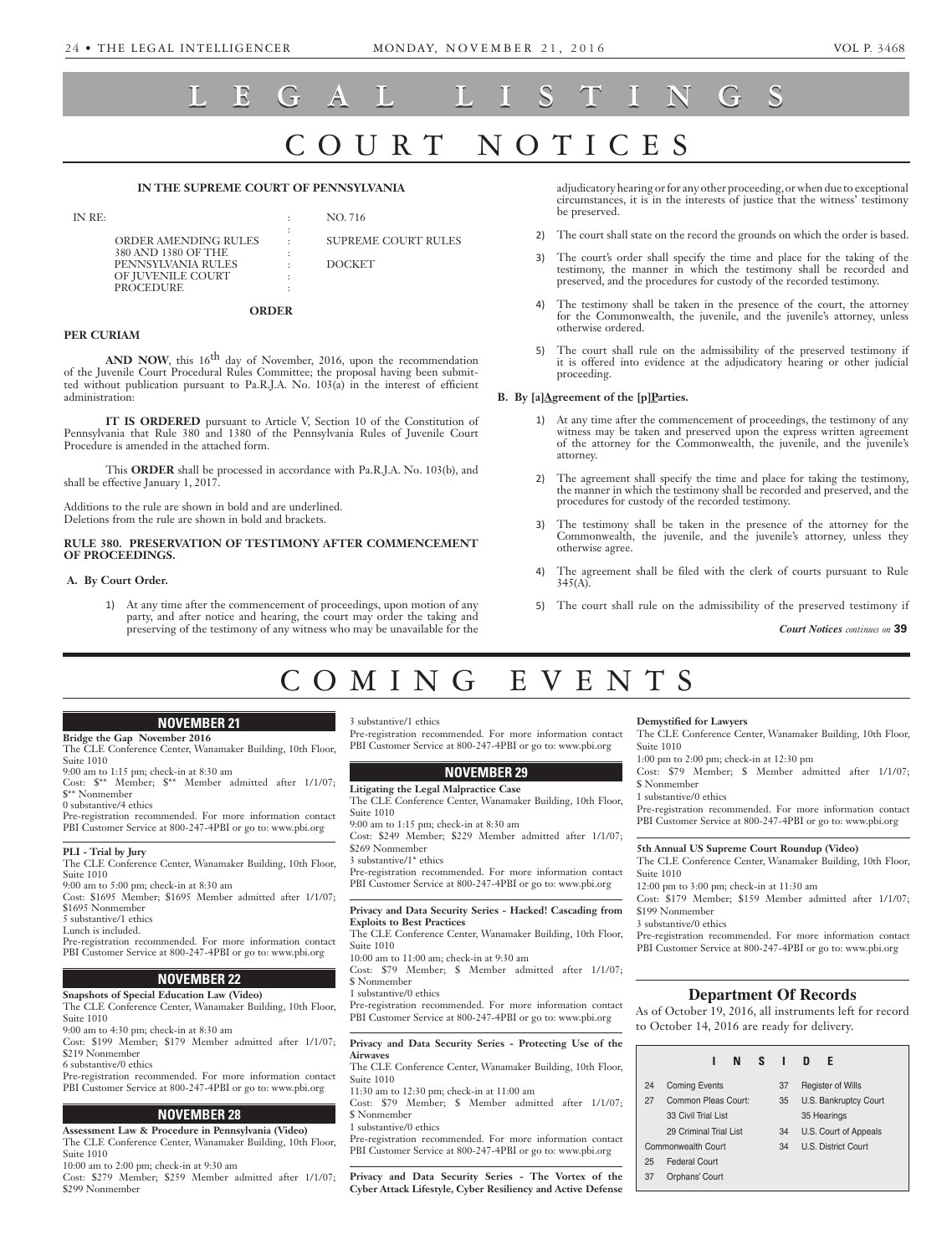Rodriguez

**On Trial Civil Jury Trial**

**On Trial**

**On Trial**

Pena-Rosa

**On Trial**

Jr.

**On Trial**

**On Trial**

USA v.Natasha Pollard

**SCHMEHL, J.**

**Phone: 610-320-5099**

**R. P. Lowe Esq.**

**V. Z. Chestnut Esq.**

**M. A. Pedraza Esq.**

**S. J. Britt Esq.**

**K. Edelin Esq.**

**P. A. Levin Esq.**

# **DISTRICT COURT**

# **NOTICE**

**1. Counsel shall promptly notify the deputy clerk to each judge before whom he/she has a case listed upon becoming attached for trial in another court. To be accorded recognition, a busy slip, using the designated form, MUST be filed in Room 2609 before 1 p.m. on the day after counsel becomes attached.**

**2. Cases in the trial pools do not necessarily appear in the order in which they will be called. Counsel should therefore be ready to begin trial upon receiving telephone call notice, subject to the following: (a) Counsel whose cases are in the pools** 

**will be given 48 hours' notice, if feasible, but not less than 24 hours notice to ready for trial with witnesses. (b) It is counsel's responsibility to check** 

**with each judge's deputy clerk on the status and movement of criminal and civil cases in that judge's pool. (c) Counsel will not be required to commence trial less than 24 hours after completing trial of another case.**

**P.B. TUCKER Chief Judge**

**\_\_\_\_\_\_**

**\_\_\_\_\_\_**

**P. B. TUCKER, J.**

**Courtroom Deputy: Kimberly Scott-Hayden Phone: 267-299-7619**

> **L. DAVIS, J. Courtroom 6A**

**Secretary/Deputy Civil: Mia Harvey Phone: (267) 299-7651 Courtroom Deputy Criminal; Donna Croce Phone: (267) 299-7659**

**C.M. RUFE, J. Scheduling/Deputy Clerk: Velma T. White Phone: (267) 299 -7490 Fax: (267) 299-5077 ESR/Courtroom Deputy: Erica Pratt Phone (267) 299-7499**

**TUE., NOVEMBER 29, 2016 Specially Listed Criminal Jury Trial 9:30 A.M.** CR2013-582- **T. Patterson, AUSA** United States of America v.Leon Little, et al **M. Engle, Esq.; C. Cinquanto, Esq. MON., DECEMBER 19, 2016 On Trial Criminal Jury Trial**

**9:30 A.M.** CR2016-396- **R. Benjamin, AUSA** United States of America v.Mitchell Jamie Krauss **J. Kolansky, Esq.; J. Scott, Esq. THU., DECEMBER 22, 2016 On Trial**

**Criminal Jury Trial 9:30 A.M.** CR2016-414- **M. Leahy, AUSA**

United States of America v.Ramon Emilio Alvarez-Monegro **N. Maceoin, Esq.**

**MON., JANUARY 9, 2017 On Trial Criminal Jury Trial**

**9:30 A.M.** CR2015-17-1 **F. Miller, AUSA** United States of America v.Abdoulaye Diallo

**G. Stein, Esq. MON., JANUARY 23, 2017 On Trial**

**Criminal Jury Trial**

**9:30 A.M.** CR2016-199-1 **J. Kravis, AUSA; P. Halpern, AUSA** United States of America v.Ellen Chapman **E. Toplin, Esq.; S. Patchen, Esq.** CR2016-199-2 **J. Kravis, AUSA; P.** 

**Halpern, AUSA** United States of America v.Lawence Farnese **M. Sheppard, Esq.**

> **TUE., MARCH 7, 2017 On Trial Criminal Jury Trial**

**9:30 A.M.** CR2016-172- **M. Rotella, AUSA** United States of America v.Charles Mugler **S. Dimatteo, Jr., Esq.**

**TUE., APRIL 11, 2017 On Trial 9:30 A.M.** 2012-2946 **B. L. Polito Esq.; J. M. Monhait Esq.** Brett Peters v.Seitz Correctional Officer **A. S. Sulock Esq.; D. P. Cortes Esq.; T. J. Szymanski Esq. T. J. SAVAGE, J. Courtroom 9A Courtroom Deputy: Harry E. Grace Jr. Phone: 267-299-7599 Judicial Secretary: Roseann Giangiordano Phone 267-299-7480 MON., NOVEMBER 21, 2016 Criminal Jury Trial 9:00 A.M.** CR2016-0064- **K. L. Grigsby; D. J. Ignall** United States of America v.Clay Mathis **R. Keller Civil Jury Trial 9:00 A.M.** 2015-4011 **B. M. Nichilo; L. M. Anderson** Michael Sherman Allen v.C.O. Settle **R. J. Henzes** 2016-1787 **B. D. Kelly** Rochester Drug Cooperative Inc. v.Goodheart Pharmacy, Inc., **G. S. Shields** 2015-6697 **J. P. Gosselin; K. L. Villanueva** Lincoln Benefit Life Company v.Robert Bowman **J. E. Larkin; A. J. Dougherty; C. J. Amentas Non-Jury Trial 9:00 A.M.** 2016-1317 **R. E. Walton; M. A. Foley** Element Financial Corp. v.Perkins Burger Ventures, LLC **M. A. Schiavo; B. W. Spang; J. R. Dinapoli THU., DECEMBER 1, 2016 Criminal Jury Trial 9:00 A.M.** CR2016-182- **M. S. Lowe** United States of America v.Michael Tuffour **T. F. Burke THU., DECEMBER 15, 2016 Civil Jury Trial 9:00 A.M.** 2015-6675 **J. R. Trotman Jr.; L. T. Silverman** Shaina Berrios v.Phillip Marress **G. Roswell; S. J. Defeo THU., DECEMBER 29, 2016 Non-Jury Trial 9:00 A.M.** 2016-2094 **E. Palombo; J. D. Cohen** Norfolk Southern Railway Company v.G.W.S.I., Inc. **C. S. Norcross; M. D. Villanueva THU., MARCH 9, 2017 Civil Jury Trial 9:00 A.M.** 2014-1092 **p. Fattah Jr.** Chaka Fattah, Jr. v.United States of America **A. D. Kunofsky; C. D. Belen; M. E. Smith J.K. GARDNER, J. Courtroom 4B Edward Cahn U.S. Courthouse Suite 4701 504 West Hamilton Street Allentown, PA 18101-1514 Secretary/Civil Deputy: Christine Stein Phone: (610) 434-3457 Courtroom/Criminal Deputy: Jennifer Fitzko Phone : (610) 391-7019 3rd Flr. Rm. 3041 when in Phila. MON., NOVEMBER 21, 2016 On Trial Civil Jury Trial 9:30 A.M.** 2011-001665 **M. Harmond; A. W. Boyd** Grant Heilman Photography, Inc. v.John Wiley & Sons, Inc. **J. J. Barker; R. J. Penchina** 2013-006474 **T. P. Riley** J & J Sports Producttions, Inc. v.Matthew C. Jacobs **J. J. Miravich** 2014-001876 **J. S. Harrison** Donna Sellers v.Bethlehem Area School District **J. E. Freund III; K. J. Collins** 2014-002560 **M. D. Kristofco** Jeffrey Bagley v.Richard Knies **FERRIS**

**P. J. Hermesmann**

**G.E.K. PRATTER, J. Secretary/Civil Deputy: Rose A. Barber Phone: (267) 299-7352**

**Courtroom/Criminal Deputy: Mike Coyle Phone: (267) 299-7359 MON., DECEMBER 5, 2016 On Trial Civil Jury Trial 9:30 A.M.** 2015-04992 **B. A. SWARTZ; B. M.**  DALE MILLER v.WHEELER BRODIE **T. J. BRADLEY WED., DECEMBER 21, 2016 On Trial Non-Jury Trial 9:30 A.M.** 2015-05762 **R. M. PETTIGREW** PATRICK O v.CEDAR FARMS CO., INC. **E. C. MILBY MON., JANUARY 9, 2017 On Trial Civil Jury Trial 9:30 A.M.** 2015-02087 **S. G. CONSOLE; L. C. MATTIACCI; L. SCHIFF** JUDITH F. VOLLMAR v.SPS TECHNOLOGIES, LLC **C. M. MICHAEL; L. HALBER; R. E. GRIMALDI TUE., JANUARY 17, 2017 On Trial Civil Jury Trial 9:30 A.M.** 2015-05511 **S. T. O HANLON** RAY A. ARDITI v.POLICE OFFICER RICHARD SUBERS **R. P. DIDOMENICIS; C. P. BOYLE; D. J. MACMAIN; T. M. AMBROSE MON., JANUARY 23, 2017 On Trial Civil Jury Trial 9:30 A.M.** 2016-01988 **J. WHEELER** LILLIAN PECKO v.ALLSTATE INSURANCE COMPANY **C. M. ANGELACCIO MON., FEBRUARY 13, 2017 On Trial Civil Jury Trial 9:30 A.M.** 2015-06057 **R. T. VANCE JR.** DAVID C. ROBINSON v.MONDELEZ INTERNATIONAL, INC. **L. M. GREENSPAN; J. H. TUCKER JR. TUE., FEBRUARY 28, 2017 On Trial Civil Jury Trial 9:30 A.M.** 2014-05388 **B. F. HUMBLE** DEVON CANNON v.POLICE OFFICER AARON WILLIS **A. SHOTLAND L. F. STENGEL, J. Courtroom 14B Secretary / Courtroom Deputy: Sharon Lippi Phone: (267) 299-7760 Courtroom Deputy: Laura Buenzle Phone: (267) 299-7769 \_\_\_\_\_\_ P.S. DIAMOND, J. Secretary/Courtroom Deputy: Carol James Phone: (267) 299-7730 ESR/Courtroom Deputy: Lenora Kashner Wittje Phone: (267) 299-7739 TUE., DECEMBER 6, 2016 On Trial Criminal Jury Trial 9:30 A.M.** CR2015-269- **S. Astolfi** U.S. v.Dockery **R. Gamburg TUE., JANUARY 10, 2017 On Trial Criminal Jury Trial 9:30 A.M.** CR2016-147- **S. Grieb** U.S. v.Mangel **M. Diamondstein TUE., JANUARY 24, 2017 On Trial Criminal Jury Trial 9:30 A.M.** CR2016-272- **M. Lowe** U.S. v.Premock

**TUE., JANUARY 31, 2017 On Trial Criminal Jury Trial 9:30 A.M.**

**M. Wilson**

**9:30 A.M.**

CR2005-59-01 **M. Rotella** U.S. v.Messaoud **M. Wilson TUE., FEBRUARY 7, 2017 On Trial Criminal Jury Trial 9:30 A.M.** CR2016-303- **K. Copeland; C. Pozos** U.S. v.Passarella **A. Joseph TUE., FEBRUARY 14, 2017 On Trial Criminal Jury Trial 9:30 A.M.** CR2015-519- **J. Arteaga** U.S. v.Pettiway **T. F. Burke TUE., FEBRUARY 21, 2017 On Trial Criminal Jury Trial 9:30 A.M.** CR2016-317- **A. Eve** U.S. v.Garcia **S. Patchen TUE., APRIL 18, 2017 On Trial Criminal Jury Trial 9:30 A.M.** CR2016-107- **T. M. Zaleski** U.S. v.Davis, Stroud & Johnson **K. C. Cacciamani; R. P. Lowe; K. P. Roberts SANCHEZ, J. Scheduling Courtroom Deputy: Nancy DeLisle Phone: (267) 299-7789 ESR/Courtroom Deputy: Stacy Wertz Phone: (267) 299-7781 \_\_\_\_\_\_ SLOMSKY, J. Courtroom Deputy: Margaret Gallagher Phone: 267-299-7349 Civil Deputy: Kelly Haggerty Phone: 267-299-7340 MON., NOVEMBER 21, 2016 9:30 A.M.** 2014-004560 THE BANCORP v.ECKELL, SPARKS, LEVY, AUERBACH, MONTE, RAINER **\_\_\_\_\_\_ C. D. JONES II, J. Secretary/ Civil Deputy: Betty Harper Phone: 267-299-7750 Courtroom/Criminal Deputy: A'iShah L. El-Shabazz Phone: 267-299-7759 MON., NOVEMBER 21, 2016 On Trial Civil Jury Trial 9:30 A.M.** 2012-6114 **L. Chotiner** Collinson v.City of Philadelphia **B. Atkins Specially Listed Criminal Jury Trial 9:30 A.M.** CR2015-037- **N. Winter** United States v.Jeffrey Bado **R. Maurer M.S. GOLDBERG, J. Secretary/ Courtroom Deputy; Carole Ludwig Phone: 267-299-7500 Courtroom Deputy: Steve Sonnie Phone:267-299-7509 \_\_\_\_\_\_ QUINONES ALEJANDRO, J. Courtroom 8B Secretary/Civil Deputy, Carey D. Widman (267) 299-7460 Criminal Deputy Clerk, Rosalind Burton-Hoop (267) 299-7467 WED., DECEMBER 7, 2016 On Trial Criminal Jury Trial** CR2115-233-02 **A. J. Schell AUSA** United States of America v.Enrique Jimenez-**WED., DECEMBER 14, 2016 9:30 A.M.** 2015-97 **M. J. Olley LEsq.** Michelle Wilson v.National Railroad Passenger Corporation (AMTRAK) **C. L. McNabb Esq.; R. K. Hohn Esq. THU., DECEMBER 15, 2016 Criminal Jury Trial 9:30 A.M.** CR2015-299- **A. D. Eve AUSA** United States of America v.Devon A. Grant **WED., DECEMBER 21, 2016 Criminal Jury Trial 9:30 A.M.** CR2015-510- **M. Donovan AUSA** United States of America v.Ranfi Orlando **FRI., JANUARY 27, 2017 Criminal Jury Trial 9:30 A.M.** CR2015-241- **A. J. Schell AUSA** United States of America v.Zenaido Renteria, **FRI., FEBRUARY 3, 2017 Criminal Jury Trial 9:30 A.M.** CR2015-597- **P. G. Shapiro AUSA** United States of America v.Antwoine Tomlin **THU., FEBRUARY 23, 2017 Criminal Jury Trial 9:30 A.M.** CR2016-247- **A. R. Reinitz AUSA Secretary/civil Deputy: Barbara A. Crossley 9:30 A.M. 9:30 A.M. 9:30 A.M. Macey Jr. 9:30 A.M.**

**Ste. 401 Reading, PA 19601 3rd flr., Rm. 3041 when in Phila. WED., JANUARY 25, 2017 On Trial Civil Jury Trial** 2015-06871 **R. C. DEFRANCESCO** MOKHLIS HASABALLA v.GREGORY LEONTI **A. R. DELUCA On Trial Civil Jury Trial G. C. Major; T. J. Wagner G.A. MCHUGH, J. Civil Deputy: Patricia Clark Phone: 267 299-7301 Phone: 267-299-7307 On Trial** Marie Difiore v.CSL Behring, LLC

2015-03884 **D. W. Munley; J. C. Munley** Michael A. Hanley, Sr. v.Shawn Bloom **T. J. McMahon**

**12:00 P.M.** CR2016-287- **P. T. Desouza AUSA** United States of America v.Grant Shea **R. J. Fushino Esq. FRI., DECEMBER 9, 2016 On Trial Criminal Jury Trial**

**The Madison Building 400 Washington St.**

**MON., MARCH 20, 2017**

2013-06732 **D. H. DeLuca; J. M. Zielinski** State Farm Fire & Casualty Company v.Petroleum Heat & Power Co., Inc.

**Courtroom Deputy: Christian Henry**

**MON., NOVEMBER 21, 2016**

2013-05027 **J. A. Bell IV; J. C. Bell; C. A.** 

**D. S. Fryman; A. L. Wilson; K. Kindig FRI., DECEMBER 2, 2016 Civil Jury Trial**

**E.G. SMITH, J. Civil Deputy Clerk, Shana Restucci (610)333-1836 Criminal Courtroom Deputy Clerk Jaime Kulick**

**(610) 333-1837 Holmes Building 4th Flr.**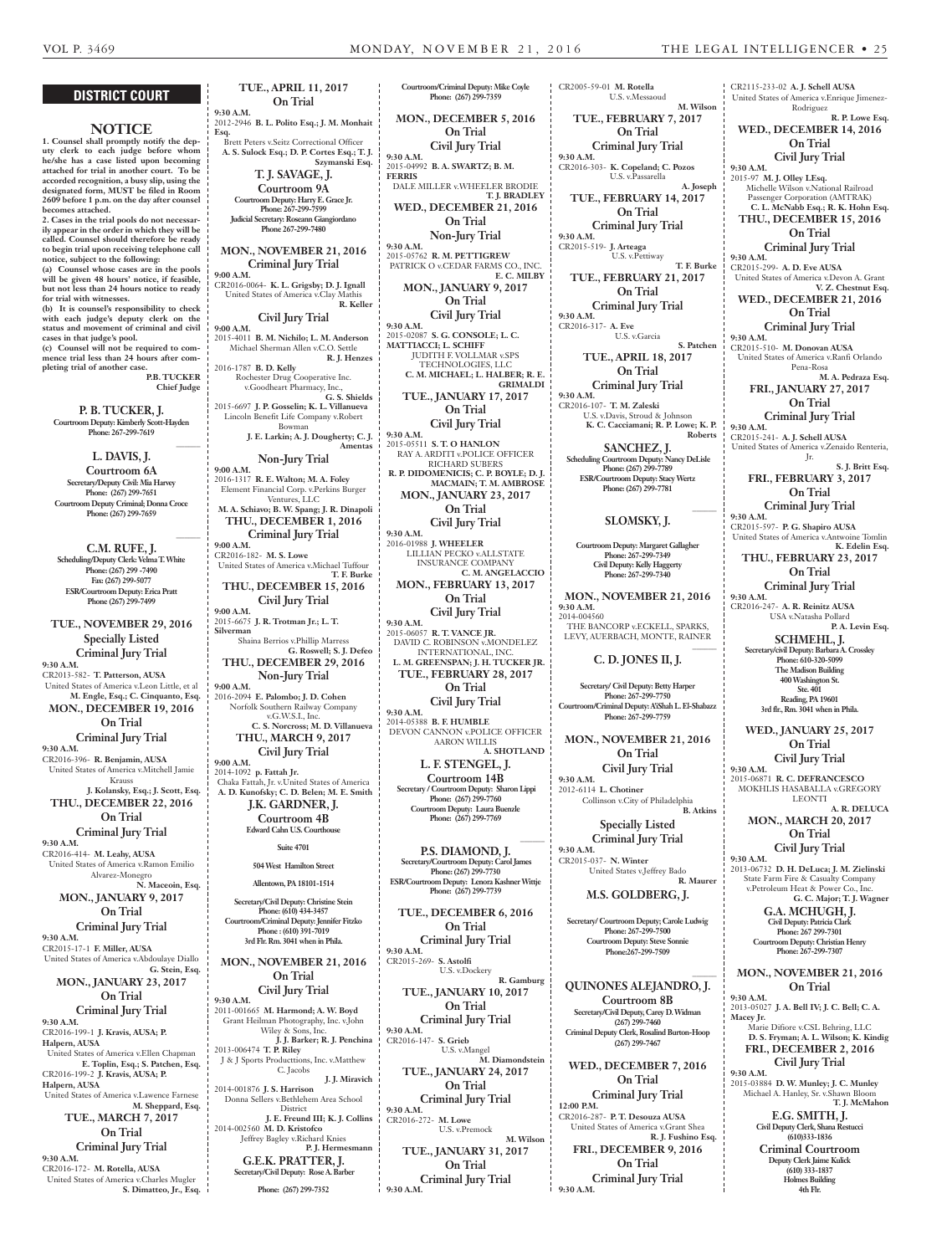CR2016-000445-0

**Easton, PA 18042-7722 610-333-1833 4th Flr. Rm. 4006 when in Phila. MON., NOVEMBER 21, 2016** 2014-5891 **R. Orlowski; N. Baikow** Vazquez v.City of Allentown **J. Morgenstern; R. Jennings**

**101 Larry Holmes Dr.**

**BEETLESTONE, J. Courtroom 3B Civil Deputy Aaris Wilson (267) 299-7450, Criminal Deputy Michael Mani (267) 299-7459**

**KEARNEY, J. Civil Deputy Pam Hyland (267) 299-7680 Criminal Deputy Ulrike Hevener (267) 299-7688**

**\_\_\_\_\_\_**

**\_\_\_\_\_\_**

**\_\_\_\_\_\_**

**\_\_\_\_\_\_**

**PAPPERT, J. Civil Deputy Katie Furphy (267) 299-7530 Criminal Deputy Jeff Lucini (267) 299-7537**

**J.F. LEESON, JR., J. Civil Duputy Clerk: Diane J. Abeles (610) 391-7020 Criminal Deputy: Justin F. Wood (610) 776-6118 Chambers of the Honorable Joseph F. Leeson, Jr.. United States District Court Eastern District of PA. Edward N, Cahn U.S. Courthouse, Suite 3401 504 W. Hamilton St. Allentown, PA 18101 4th Flr., Rm. 4006 when in Phila.**

**MON., NOVEMBER 21, 2016 On Trial Criminal Jury Trial 9:00 A.M.** CR2015-000592-0 **E. A. Boden** United States of America v.Victor Morales **M. E. Brunnabend; W. J. Brennan; G. L. Clark; R. H. Maurer J.W. DITTER, J.**

 **Patricia Furlong, Esq. Phone: 215-597-9640**

**T. N. O'NEILL, JR., S.J. Courtroom 4-A Secretary Civil Deputy Clerk: Debbie Owens Phone: 267-299-7551**

**WED., NOVEMBER 30, 2016 Specially Listed 10:00 A.M.** 2014-007036 **M. B. Weisberg** Daryl Hemingway v.Lee Mauger, Esquire, d/b/a Mauger & Meter

**Hermanovich R. F. KELLY, S.J. Courtroom 11B Acting Courtroom Deputy: Mark A. Rafferty**

**G. H. Samms; K. Robinson; M. J.** 

**Phone: 267-299-7319 MON., NOVEMBER 21, 2016**

**On Trial 1:00 P.M.** 2015-816 **A. W. Ballard** John Grillone v.City of Philadelphia et al **C. H. Rider; D. M. LLoyd**

**J. E. DUBOIS, S.J. Courtroom 12B Courtroom Deputy: Milahn Hull Phone: 267-299-7339**

**MON., DECEMBER 5, 2016 Specially Listed Civil Jury Trial**

**10:00 A.M.** 2013-003740 **A. C. Lease; A. R. Karpf** Paul Mathis v.Christian Heating and Air Conditioning, Inc. **F. T. Lachat, Jr.; D. S. Uzel MON., JANUARY 9, 2017 Specially Listed Criminal Jury Trial**

**10:00 A.M.** CR2011-000251-0 **J. Pavlock** USA v.Jesus Ramirez-Ortega **L. A. Ortiz**

**MON., JANUARY 23, 2017 Specially Listed Criminal Jury Trial 10:00 A.M.** CR2006-000084-0 **T. Patterson** USA v.Leon Dickson **R. Thompson MON., JANUARY 30, 2017 Specially Listed Civil Jury Trial 10:00 A.M.** 2012-000859 **W. T. Hangley; M. D. Hangley; R. S. Melley; A. M. Erdlen; D. M. Heist; D. J. Goettle; J. F. Hoffman; J. W. Lesovitz** Comcast Cable Communications, LLC v.Sprint Communications Company L.P. **J. G. Harkins Jr; B. Riopelle; M. Rachford; J. Lowery; C. Simpson MON., MARCH 13, 2017 Specially Listed Criminal Jury Trial 10:00 A.M.** CR2016-000309-0 **M. Babb Wilmoth** USA v.Anthony Cann **M. J. Meehan MON., MARCH 20, 2017 Specially Listed Criminal Jury Trial 10:00 A.M.** CR2016-000375-0 **A. D. Fisk** USA v.Lamar Sowell **L. M. Skipper MON., APRIL 3, 2017 Specially Listed Criminal Jury Trial 10:00 A.M.** CR2016-000245-0 **J. R. Arteaga** United States v.Heng Khim **S. Patchen H. BARTLE, III, S.J. Courtroom 16A Deputy Clerk: Kristin Makely Phone: 267-299-7389 MON., NOVEMBER 21, 2016 On Trial Criminal Jury Trial 10:00 A.M.** CR2015-281- **A. N. Phillips; M. Soltis** USA v.Jose Sanchez **M. Stosic TUE., NOVEMBER 22, 2016 On Trial Criminal Jury Trial 10:00 A.M.** CR2015-280- **A. N. Phillips; M. N. Soltis** USA v.Theodore Santiago **L. Savino Jr. THU., DECEMBER 1, 2016 On Trial Criminal Jury Trial 10:00 A.M.** CR2016-148- **M. McCartney** US v.Madeline Rosario **R. Ross III; T. Fitzpatrick WED., DECEMBER 14, 2016 Specially Listed Criminal Jury Trial 10:00 A.M.** CR2016-0045- **M. Dubnoff** USA v.Gonzalez **G. Sciolla; J. McMahon WED., JANUARY 4, 2017 On Trial Criminal Jury Trial 10:00 A.M.** CR2015-278- **A. N. Phillips; M. N. Soltis** USA v.John Collazo **R. Goldman THU., DECEMBER 1, 2016 Trial Pool Civil Jury Trial 10:00 A.M.** 2015-5739 **G. F. Baird** Baylis v.Borough of Darby **R. P. DiDomenicis S. DALZELL, S.J. Courtroom 15-B**

**Courtroom Deputy: Eileen Adler Phone: 267-299-7399 \_\_\_\_\_\_**

**J. R. PADOVA, S.J. Courtroom 17B Criminal Deputy: Michael Beck Phone: 267-299-7409** 

**Deputy Clerk: Cathy Luongo Phone: 267-597-1178 \_\_\_\_\_\_ J. C. JOYNER, S.J. Courtroom 17A Chambers: Room 17614 Deputy Clerk: Sharon Scott Phone: 267-299-7419 MON., NOVEMBER 28, 2016 On Trial Criminal Jury Trial 9:30 A.M.** CR2016-294- **Y. O. Osirim** U.S.A. v.James Parker **S. Patchen MON., DECEMBER 5, 2016 On Trial Criminal Jury Trial 9:30 A.M.** CR2016-184- **Y. O. Osirim** U.S.A. v.Santana Amor **K. Harden Jr.; N. H. MacEoin Jr.; H. S. Hilles III; R. H. Maurer III MON., JANUARY 9, 2017 On Trial Criminal Jury Trial 9:30 A.M.** CR2016-96- **T. M. Zaleski** U.S.A. v.Nakia Melton **M. M. Grasso; N. C. Spizer 10:30 A.M.** CR2016-275- **J. B. Ortiz** U.S.A. v.Jocsan Delgado-Augilar **R. H. Maurer; J. M. Farrell; M. A. Pedraza MON., JANUARY 23, 2017 On Trial 9:30 A.M.** 2013-2949 **A. B. Williams; J. R. Merinar Jr.** Elizabeth Snider v.Sterling Airways **J. W. Moryan; L. Woodruff; L. A. Salita MON., FEBRUARY 13, 2017 On Trial 9:30 A.M.** 2015-1434 **J. W. Clark** Shadez Brooks v.Chipotle Mexican Grill, Inc. **A. Nitka; M. E. Sacks MON., FEBRUARY 27, 2017 On Trial Criminal Jury Trial 9:30 A.M.** CR2015-340- **A. D. Eve** U.S.A. v.Eric Woodley **K. M. Gaughan MON., MARCH 13, 2017 On Trial Civil Jury Trial 9:30 A.M.** 2014-3838 **G. M. McCabe** Megan M. Lampinski v.Eric Holder, Atty. Gen., Dept. of Justice **K. A. Smith; V. J. Finkelstein MON., APRIL 24, 2017 On Trial Non-Jury Trial 10:00 A.M.** 2015-3354 **M. F. Nerone** Frederick Mutual Insurance Company v.Donald Hall **P. Se; S. B. Harris E. C. ROBRENO, S.J. Courtroom 15A Deputy Clerk: Ronald Vance Phone: 267-299-7429 \_\_\_\_\_\_ A. B. BRODY, S.J. Courtroom 7B Scheduling/Deputy Clerk: Marie O'Donnell Phone: 215-597-3978 ESR-Courtroom Deputy: Jim Scheidt Phone: 267-299-7439 \_\_\_\_\_\_ B. SCHILLER, S.J. \_\_\_\_\_\_ R. SURRICK, S.J. Secretary Civil Deputy: Donna Donohue Marley Phone: 267-299-7630 Criminal Deputy Clerk: Christina Franzese Phone: 267-299-7639 MON., NOVEMBER 28, 2016 On Trial**

**Criminal Jury Trial**

**9:30 A.M.**

UNITED STATES OF AMERICA v.JUANA LORENZO-SANTOS **\_\_\_\_\_\_ MON., DECEMBER 5, 2016 9:30 A.M.** 2014-005092 **H. T. Bernstein Esquire; W. M. Mullineaux Esquire** Reivia Ashley, LLC v.Paselo Logistics, LLC **M. C. Tinari Esquire; N. V. Tinari Esquire MON., JANUARY 23, 2017 On Trial Criminal Jury Trial 9:30 A.M.** CR2016-000264-0 UNITED STATES OF AMERICA v.ANNEMARIE SCOTT **\_\_\_\_\_\_ MON., MAY 22, 2017 Specially Listed Criminal Jury Trial 9:30 A.M.** CR2016-218- USA v.Woods, et al **\_\_\_\_\_\_ M. BAYLSON, S.J. Secretary/Civil Deputy: Lori DiSanti Phone: (267) 299-7520 Criminal Deputy: Janice Lutz Phone: (267) 299-7291 MON., NOVEMBER 21, 2016 On Trial Criminal Jury Trial 9:30 A.M.** CR2016-000242- **C. Parisi** USA v.Burgos **M. Pedraza MON., NOVEMBER 28, 2016 On Trial Criminal Jury Trial 9:30 A.M.** CR2016-000337- **N. Phillips; R. Hsia** USA v.Adams **M. Shapiro; J. Brose Civil Jury Trial 9:00 A.M.** 2014-006226 **O. ABIONA** CRYSTALL GRIGGS v.SEPTA **D. BANKS MON., DECEMBER 5, 2016 On Trial Criminal Jury Trial 9:30 A.M.** CR2012-00257- **A. Lunkenheimer** USA v.Vandergrift **M. F. Giampietro; D. F. Bazelon** CR2015-000273- **K. Copeland** USA v.Ford **R. Goldman** CR2016-000270-0 **M. McCartney** USA v.Pusey **D. Nenner MON., DECEMBER 12, 2016 On Trial Criminal Jury Trial 9:30 A.M.** CR2016-000285-0 **M. Miller** USA v.Victorio-Estrada **G. Sciolla; M. Meehan MON., JANUARY 23, 2017 On Trial Civil Jury Trial 9:00 A.M.** 2015-001436 **S. MEZROW** RICHARD LAIRD v.STATE FARM INS CO **M. SALTBURG L.K. CARACAPPA, CH. M.J. Courtroom 5A Deputy Clerk: Ian Broderick Phone: 267-299-7640 \_\_\_\_\_\_ T. J. RUETER, M.J. Courtroom 3C Deputy Clerk: Lisa Tipping Phone: 215-597-0048 TUE., MARCH 28, 2017 On Trial Civil Jury Trial 9:30 A.M.** 2016-001987 **J. Wheeler** Scot Fazio v.State Farm Fire and Casualty Company **C. Angelaccio 12:00 P.M. 11:00 A.M. Criminal Duty Matters 9:30 A.M. Civil Jury Trial 9:30 A.M. 9:30 A.M. 9:30 A.M. 9:30 A.M. SIMON 9:30 A.M. MATOS 9:30 A.M. A. FELDMAN**

**C. S. WELLS, M.J. Courtroom 3F Deputy Clerk: Edward Andrews Phone: 215-597-7833**

**THU., DECEMBER 8, 2016 On Trial Civil Jury Trial** 2015-06168 **M. B. Weisberg; D. A. Berlin** Brian James v.Officer Patrick Mangold **R. Prosper WED., DECEMBER 21, 2016**

**On Trial Civil Jury Trial**

2015-03541 **C. D. Bidlingmaier** Vanya Burke v.Reithoffer Shows, Inc. **C. W. Spitz**

> **T.R. RICE, M.J. Deputy Clerk: Chavela Settles Phone: (267) 299-7660 Courtroom 5A**

**MON., NOV. 28, 2016 through FRI., DEC. 2, 2016 1:30 P.M. Arraignments**

**THU., DEC. 1, 2016 1:30 P.M.**

**MON., NOVEMBER 21, 2016 On Trial Civil Jury Trial**

2016-1162 **S. W. BRUCCOLERI** JOHN AND GERALDINE ABBOTT v.LOMESHKUMAR AND PINAKIN PATEL **J. J. MCGRATH**

**WED., JANUARY 11, 2017 On Trial**

2014-4836 **R. G. MANGOLD** PATRICIA A. POPLAR v.SPEEDWAY, LLC **M. T. DROOGAN JR; R. L. SANZO TUE., JANUARY 17, 2017 On Trial Civil Jury Trial**

2014-7035 **M. B. WEISBERG** KER v.MR. BYNUM **R. PROSPER TUE., FEBRUARY 7, 2017**

**On Trial Civil Jury Trial**

2015-6740 **J. CHAIKEN** RACHEL BLACK v.STATE FARM INSURANCE COMPANY **M. SALTBURG; L. K. HUFFMAN MON., FEBRUARY 20, 2017**

> **On Trial Civil Jury Trial**

2016-782 **M. G. MCCARTHY; M. I.**  MARTIN FULLER v.HOME DEPOT

> USA, INC **K. M. DUBROW MON., MARCH 13, 2017**

**On Trial** 2015-1332 **G. P. WOOD; C. L. RIVERA** 

SANDRA K. CLOSE v.EXELON

BUSINESS SERVICES COMPANY **M. L. BANKS; M. J. PUMA; J. L. WOMACK MON., MARCH 20, 2017**

**On Trial Civil Jury Trial**

2016-901 **J. WHEELER** THE GRANDE AT RIVERVIEW CONDOMINIUM ASSOCIATION v.STATE FARM FIRE AND CASUALTY **COMPANY** 

**Y. K. DESIPO MON., APRIL 17, 2017 On Trial**

**Civil Jury Trial** 2015-5642 **R. PINTO; L. J. ARNOLD; L.**  ALLEGRA KING v.THE TJX

COMPANIES, INC. **M. A. LOCKETT MON., JULY 24, 2017**

**On Trial Civil Jury Trial**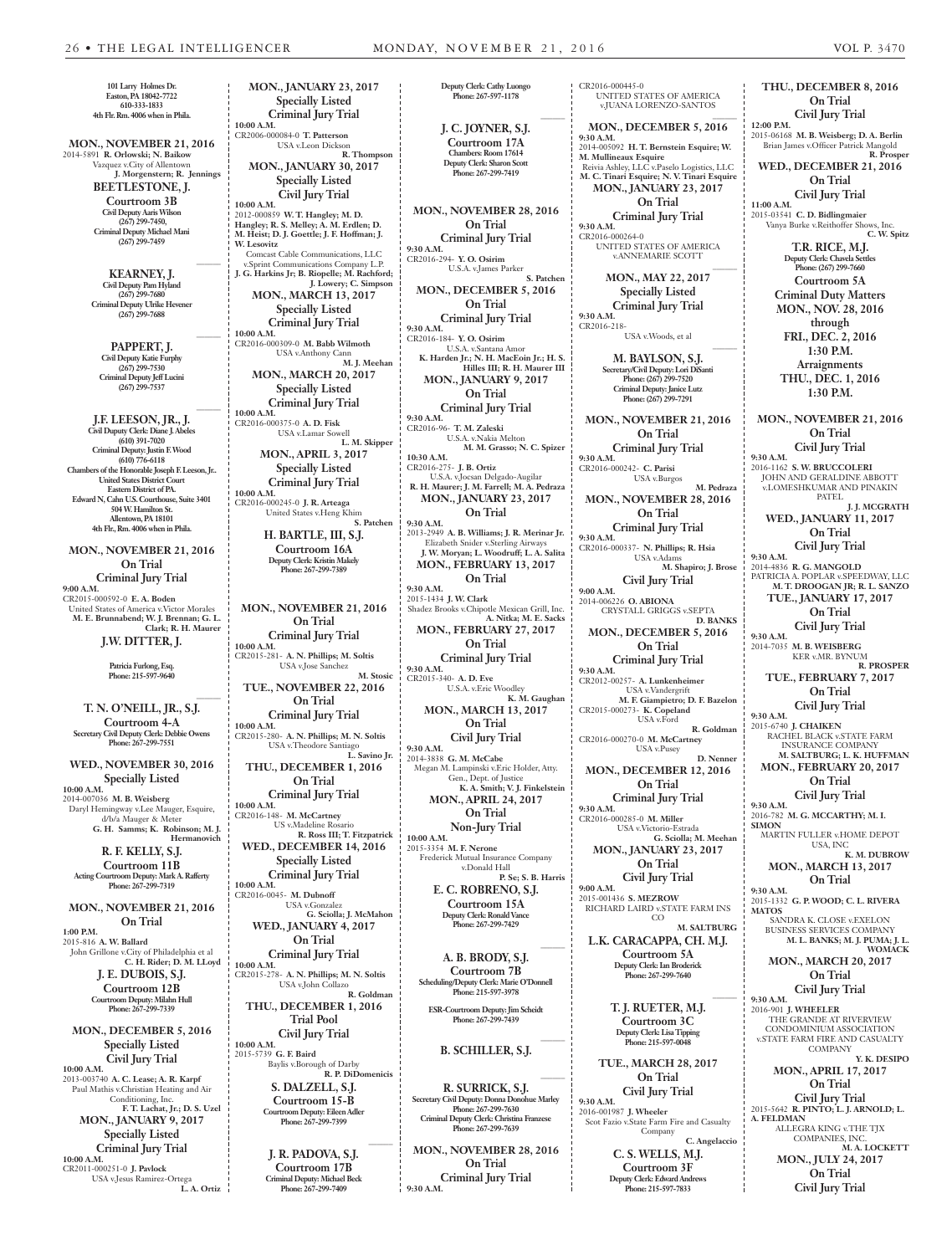**R. P. Good**

**9:30 A.M.** 2016-2438 **M. P. MURPHY JR; D. S. ORLOW** KEVIN MCAVENEY v.THE BOROUGH OF DARBY **R. P. DIDOMENICIS D.R. STRAWBRIDGE, M.J. Courtroom 3H Deputy Clerk: Jenna Gallelli Phone: (267) 299-7790 MON., NOVEMBER 21, 2016 9:30 A.M.** 2013-2241 **H. C. Dobrosky; M. B. Frost; R. Lockman** JOSHUA TAYLOR v.LARRY SHIELDS **M. K. Hubbard; A. Brigandi MON., NOVEMBER 28, 2016 9:30 A.M.** 2014-4313 **J. M. BERNARD; W. T. CANNON** MAGIC ALLEN v.PARK RUN ASSOCIATES **B. T. KWITOWSKI; D. M. MANDI WED., JANUARY 25, 2017 9:30 A.M.** 2015-1466 **S. Schatz; L. K. Chotiner** BRANDON BYNUM v.TRUSTEES OF THE UNIVERSITY OF PENNSYLVANIA **L. M. Greenspan; J. C. Klaproth; J. H. Tucker Jr. H.S. PERKIN, M.J.. Courtroom 4A 504 Hamilton St. Room 4401 Allentown, PA 18101-1514 Deputy Clerk: Carlene Kohut Phone: (610) 434-3823 4th Flr., Rm. 4006 when in Phila. MON., NOVEMBER 21, 2016 On Trial Civil Jury Trial 9:30 A.M.** 2014-1518 **M. J. Brooks** Onesimus Gayemen v.The School District of the City of Allentown **J. E. Freund III** 2015-003170 **T. W. BEAVER ESQ** JPMS MANUFACTURING, LLC v.TISH & SNOOKY **J. J. HAMILL, JR. ESQ** 2015-3170 **T. W. Weaver** JPMS Manufacturing, LLC v.Tish & Snooky **J. A. Hamil Jr Non-Jury Trial 9:30 A.M.** 2014-001518 **M. J. BROOKS ESQ.** ONESIMUS GATEMEN v.THE SCHOOL DISTRICT OF THE CITY OF ALLENTOWN **J. E. FREUND, III ESQ. MON., JANUARY 9, 2017 On Trial 9:30 A.M.** 2015-4212 **G. R. Durlofsky** Anastacio Arredondo v.Anthony C. Reese **J. M. Dumont; J. R. Callan TUE., JANUARY 17, 2017 On Trial 9:30 A.M.** 2015-4960 **F. J. Santamauro** Target Global Logistics Services Co v.KVG, LLC **F. W. Gundlach Civil Jury Trial** 2015-03170 **T. B. Beaver; G. C. Werner** JPMS Manufacturing, LLC v.Tish & Snooky **E. Carbajal; J. J. Hamill Jr MON., FEBRUARY 27, 2017 On Trial 9:30 A.M.** 2015-5218 **M. A. Durkin** Bernville Eagle Hotel, Inc. v.White Pine Insurance Company **W. K. Conkin; D. Gittleman MON., MARCH 13, 2017 On Trial 9:30 A.M.** 2016-547 **C. M. Reid; I. A. Hoff; P. T. Kaczynski** Gayle Getz v.Armando Arteaga **G. N. Stewart; L. E. Brody TUE., APRIL 4, 2017 Specially Listed Civil Jury Trial 9:30 A.M.** 2014-000117 **M. K. ALTEMOSE ESQ.** ZACHARY TESTA v.SENN FREIGHT LINES, INC. **G. N. STEWART ESQ.; L. E. BRODY ESQ. MON., APRIL 24, 2017 On Trial Civil Jury Trial 9:30 A.M.** 2015-6738 **R. B. Gelade; R. B. Greifinger** Rosa Cruz v.Harold K. Martin **F. A. Iacovangelo MON., MAY 22, 2017 On Trial Civil Jury Trial 9:30 A.M.** 2015-2513 **A. I. Lehmann** Michael Benjamin v.Juan Morales **D. Banks; M. K. Carson MON., JUNE 5, 2017 On Trial 9:30 A.M.** 2015-2524 **J. S. Rosen** Joseph Raffensperger, Jr. v.Mercury Marine **Corporation K. D. Heinhold MON., JUNE 19, 2017 On Trial Civil Jury Trial 9:30 A.M.** 2015-6692 **L. S. Luther-Veno** Rita Sostre v.Best Buy **D. D. Krebbs MON., JULY 17, 2017 On Trial Civil Jury Trial 9:30 A.M.** 2015-5002 **K. J. Weinhofer; J. S. Spagnola** Karla J. Weinhofer v.Weis Markets, Inc. **R. J. Balch; I. T. Baxter TUE., SEPT. 5, 2017 On Trial Civil Jury Trial 9:30 A.M.** 2016-00137 **W. H. Seitzinger Jr** Mark Brieker v.Barbeque Integrated, Inc. **M. T. Droogan Jr MON., SEPT. 25, 2017 On Trial Civil Jury Trial 9:30 A.M.** 2015-02676 **J. D. Jackson; J. K. O Steen; T. W. Wall** John Wolgemuth v.Blackmer, Inc. **G. M. Campbell; M. J. Goldman; L. A. TUE., DECEMBER 19, 2017 On Trial Civil Jury Trial 9:30 A.M.** 2016-01729 **S. W. Wiener** Eurolux LLC v.Ideal Motorcars, LLC **J. P. Karoly III E.T. HEY, M.J. Courtroom Deputy-Secretary: Lara L. Karlson (267) 299-7670 L.A. SITARSKI, M.J. Deputy Clerk: Regina M. Zarnowski Phone: 267-299-7810 MON., NOVEMBER 21, 2016 On Trial Civil Jury Trial 9:30 A.M.** 2014-5215 **D. A. Pallen** GIOVANNI MUCCI v.MICHAEL TAYLOR **S. McDonough; M. P. Merlini; J. Goldberg M. HEFFLEY, M.J. Deputy Clerk: Sharon Hall Phone: 267-299-7420 MON., NOVEMBER 21, 2016 On Trial Civil Jury Trial 9:30 A.M.** 2015-5260 **K. M. Sexton; L. M. Mulvihill Jr.** Luke Riethman v.Township of Haverford **R. P. DiDomenicis TUE., APRIL 4, 2017 On Trial Civil Jury Trial 9:30 A.M.** 2015-2519 **M. F. Greenfield** Charles Moore v.Elpizo, R.I., L.P. **D. Strick; D. B. Pizzica; R. M. Cavalier TUE., APRIL 25, 2017 On Trial Civil Jury Trial 9:30 A.M.** 2016-985 **O. O. Abiona** Jamar Boykins v.SEPTA

**Lewis \_\_\_\_\_\_ G. Alfano; L. A. Mariotti; S. R. Goodman** JAMES PETERSON v.EXTENDED STAY **TUE., MAY 2, 2017 On Trial Civil Jury Trial 9:30 A.M.** 2016-1989 **G. F. Baird** Evelyn Jones v.The Children **J. H. Tucker Jr.; L. M. Greenspan TUE., MAY 23, 2017 On Trial Civil Jury Trial 9:30 A.M.** 2016-2057 **R. N. Braker** Farrah Moldover v.DDI Transportation, Inc. **B. G. Welsh TUE., JUNE 6, 2017 On Trial Civil Jury Trial 9:30 A.M.** 2015-3094 **S. Laynas** Erik Finnegan v.Old York LLC **E. Chalik TUE., JUNE 13, 2017 On Trial Civil Jury Trial 9:39 A.M.** 2016-663 **J. Bernstein; K. R. Schuster** Melissa Woolston v.Delta International Machinery Corp. **B. D. Remick TUE., JULY 11, 2017 On Trial Civil Jury Trial 9:30 A.M.** 2015-4828 **S. L. Gold; B. L. Farrell; W. F. Rieser** Abdallah Hawa v.Coatesville Area School District **C. D. Ginsburg; M. I. Levin TUE., JULY 25, 2017 On Trial Civil Jury Trial 9:30 A.M.** 2016-2032 **T. M. Kolman; W. A. Ely** Ronald Hudson v.Catch, Inc. **D. L. Newman TUE., AUGUST 8, 2017 On Trial Civil Jury Trial 9:30 A.M.** 2016-1084 **T. M. Sailer** Gerald Scott Dressner v.Rosali Lemus-Castro **M. F. Nerone; B. N. Sprout; J. T. Pion TUE., AUGUST 22, 2017 On Trial Civil Jury Trial 9:30 A.M.** 2016-4515 **L. S. Schwartz; S. J. Ellenberg** Troy Thompson v.Robert A. McDonald **C. M. Cherico TUE., OCTOBER 3, 2017 On Trial Civil Jury Trial 9:30 A.M.** 2016-1233 **F. Strokoff** John Gibbons v.Montgomery County **P. W. Newcomer; J. R. Ninosky R.A. LLORET, M.J. Robert N.C. Nix Federal Bldg. 900 Market, Rm. 219 Phila., PA 19107 Courtroom Deputy Sheila McCurry 267-299-7410 \_\_\_\_\_\_ J. P. HART, M.J. Courtroom 3D Chambers 3006 U.S. Courthouse Philadelphia, Pa. Court Deputy: Deborah Stevenson Phone: 215-597-2733 FRI., FEBRUARY 24, 2017 On Trial Civil Jury Trial 9:30 A.M.** 2015-6444 **M. O. PANSINI; A. DAVIS; S. MEROW** MARY MALANTONIO v.JOSEPH BOYLE, III **J. DOUGHERTY FRI., MARCH 10, 2017 On Trial Civil Jury Trial 9:30 A.M.** 2015-5963 **B. M. GILSBURG**

AMERICA **W. E. REMPHREY JR. FRI., APRIL 7, 2017 On Trial Civil Jury Trial 9:30 A.M.** 2016-1361 **T. S. Seiler; A. R. Karpf** RICKY RAMDEEN v.TRIHOP 6TH ST., LLC **B. A. O Connel FRI., MAY 5, 2017 On Trial Civil Jury Trial 9:30 A.M.** 2016-4494 **D. Jokelson** CORNELIUS WILLIAM WEST, III v.XL INSURANCE AMERICA, INC. **L. H. Kozloff MON., MAY 15, 2017 On Trial Civil Jury Trial 9:30 A.M.** 2014-6908 **J. Wheeler** TITUS FUGAH v.STATE FARM FIRE AND CASUALTY COMPANY **B. S. Stein; M. S. Ferris STATE APPELLATE COURT SUPERIOR COURT ARGUMENT LIST NOVEMBER 21, 2016 PANEL 64 SUBMIT 1596 EDA 2016;** In the Interest of: T.D.C., a Minor<br>**1598 EDA 2016;** In the Interest of: T.C.Q.C., a Minor  **2072 EDA 2016;** L.M. v. R.S.  **1998 EDA 2015;** Com. v. Drummond, W.  **2618 EDA 2015;** Com. v. Thomas, K. 2621 EDA 2015; Com. v. Gerald, R.<br>3212 EDA 2015; Com. v. Fernandez, J.<br>3346 EDA 2015; Com. v. Stevenson, S.<br>621 EDA 2016; Com. v. Callahan, P.<br>873 EDA 2016; Com. v. Kemp, S.<br>1064 EDA 2016; Com. v. Guglielmo, M.<br>1064 EDA 20  **1218 EDA 2016;** Com. v. Gaither, C.  **1468 EDA 2016;** Com. v. Gall, D.  **1756 EDA 2016;** Com. v. Maldonado, A.  **1970 EDA 2016;** Com. v. Levanduski, T.  **2270 EDA 2016;** In The Interest of: Y.J.M., a Minor  **2272 EDA 2016;** In The Interest of: T.L.M., a Minor<br>
171 EDA 2016; K.M.R.-H. v. M.E.R.<br>
171 EDA 2015; Com. v. McNamee, A.<br>
2374 EDA 2015; Com. v. Bradshear, R.<br>
2633 EDA 2015; Com. v. Hill, T.<br>
3297 EDA 2015; Com. v. Hill, T.<br>
3298 EDA 2015; Com. v. Hill, T.<br>
3298  **2448 EDA 2016;** In the Interest of: K.J.G., a Minor<br>**919 EDA 2016;** Osei, M. v. Sugarhouse Casino<br>**2455 EDA 2015;** Com. v. Gumminger, E.<br>**2763 EDA 2015;** Com. v. Gumminger, E. 2971 EDA 2015; Com. v. Wooden, R.<br>
3759 EDA 2015; Com. v. Johnson, M.<br>
5759 EDA 2016; Com. v. Saccomandi, J.<br>
602 EDA 2016; Com. v. Ritz, J.<br>
862 EDA 2016; Com. v. Ritz, J.<br>
2656 EDA 2015; Com. v. Neal, V.<br>
1056 EDA 2016; **COMMON PLEAS COURT CASE MANAGEMENT CONFERENCE LIST CASE MANAGEMENT PROGRAM ROOM 613 CITY HALL Any questions regarding the Case Management Program should be directed to Barbara Koch, Civil Case Management Center, 613 City Hall, 215-686-3710. MON., NOVEMBER 21, 2016 9 A.M. 001**1602-3972**G. J. Pomerantz** Sanoe v.Harmon et al. **\_\_\_\_\_\_ <sup>002</sup>**1603-0401**M. . Van Der Veen** Boatwright v.Hemingway **C. Z. Economides 003**1605-2347**A. M. Barber** Fleck et al. v.Fedex Ground Package System Inc. et al. **B. F. Datt; K. P. Dapper; R. E. Dapper Jr <sup>004</sup>**1605-3874**A. Walheim** Trymbiski v.Amerisource Bergen Corp. **\_\_\_\_\_\_ <sup>005</sup>**1605-4090**\_\_\_\_\_\_\_\_\_\_\_\_** Dupont v.Unknown Occupants **\_\_\_\_\_\_ <sup>006</sup>**1608-0648**M. S. Kardos** Kblc Assoc. v.Lee et al.<br>N. W. Briggs **007**1608-1298 Nwachukwu et al. v.Arnaud **\_\_\_\_\_\_ <sup>008</sup>**1608-1303**J. E. Fine** Adkins v.Edgar **M. R. O'connor 10 A.M. 001**1607-1819**M. I. Simon** Dim v.Conroy **\_\_\_\_\_\_ <sup>002</sup>**1608-1305**L. F. Reuter** Manayunk Club et al. v.City of Philadelphia **\_\_\_\_\_\_ <sup>003</sup>**1608-1311**M. F. Greenfield** Evans v.Lee et al. **\_\_\_\_\_\_ <sup>004</sup>**1608-1314**E. L. Strahn** Walter et al. v.Behnken **\_\_\_\_\_\_ <sup>005</sup>**1608-1316**P. Cressman; P. Wapner; V. J. Dobaria** U.S.Bank National Association v.Oscar Clark Or Oc **\_\_\_\_\_\_ <sup>006</sup>**1608-1333**R. E. Madden** Tomlin v.McCain **B. A. Carter; J. Cantor-Burns 11 A.M. 001**1601-3417**L. M. Flynn** Owens et al. v.Chapman **002**1607-1959**\_\_\_\_\_\_\_\_\_\_\_\_** Caspario v.Evans et al. **\_\_\_\_\_\_ <sup>003</sup>**1608-1343**\_\_\_\_\_\_\_\_\_\_\_\_** Stowe v.Walker **D. W. Winston <sup>004</sup>**1608-1349**A. R. Freundlich; G. C. Littman; J. Rosenau; M. P. Strauskulage** Aziz v.Rainey et al. **J. M. Proko <sup>005</sup>**1608-1353**M. F. Greenfield** Richardson v.White **B. C. Hoffman 006**1608-1356**M. F. Greenfield** Francis-Thompson v.Southeastern Pennsylvania Tran **S. J. Ross-Hyman <sup>007</sup>**1608-1357**J. R. Etkin** Sumter et al. v.Zhang et al. **J. J. McGrath <sup>008</sup>**1608-1364**N. L. Palazzo** Chiu v.Zavala **A. J. Thomson 2 P.M. 001**1607-1706**D. B. Sherman** Osborne v.Rios **L. A. Zikoski 002**1607-2978**A. J. Schneider** Jacobs v.The Philadelphia Housing Authority **S. Randazzo 003**1608-0339**J. L. Aris** Martinez et al. v.Tommy's Hvac Services Llc et al. **L. A. Zikoski 004**1608-1054**S. E. Quinn** Ngo v.Wei's Properties Inc. **L. A. Zikoski <sup>005</sup>**1608-1372**G. R. Twardy; M. I. McDermott** Lawrence v.Mehary **\_\_\_\_\_\_ <sup>006</sup>**1608-1373**D. L. Lockard** Dupell, Jr. v.National Railroad Passenger Corpora **A. J. Kornblau; L. E. McGovern <sup>007</sup>**1608-1375**B. Simmons** Yusko et al. v.City of Philadelphia **K. E. Rompala <sup>008</sup>**1608-1378**S. L. Shields** Booker v.Septa **S. E. Friedman 009**1608-1379**J. D. Cronin** Greenwald v.T.G.I. Fridays et al. **K. M. Blake; T. D. Giamanco <sup>010</sup>**1608-1393**L. T. Thompson; S. L. Shields** Jones v.The Consortium Inc. **J. P. Morgenstern; R. A. Jennings 3 P.M. 001**1608-1399**T. J. Caldwell** Tansil v.Vander et al. **D. Nadel Kramer; R. L. Brenner <sup>002</sup>**1608-1400**V. P. Wilson** Kennedy v.Liberty Mutual Automobile Insurance Co. **C. A. Cavanaugh <sup>003</sup>**1608-1417**J. R. Radmore** Donovan v.Penn Presbyterian Medical Ctr. et al. **T. A. Vizza; W. L. Allen <sup>004</sup>**1608-1427**\_\_\_\_\_\_\_\_\_\_\_\_** Kinra et al. v.Unknown Occupants **\_\_\_\_\_\_ <sup>005</sup>**1608-1445**S. L. Chung** Tuggle v.Ikea Property Inc. **S. P. Cholden 006**1608-1449**R. Ditomaso** Devine v.McCauley et al. **J. M. Demarco <sup>007</sup>**1608-1451**J. R. Lundy** Stefanide v.Woody's Bar et al. **A. R. Hammar; P. C. Lamb 008**1608-1452**J. R. Radmore**